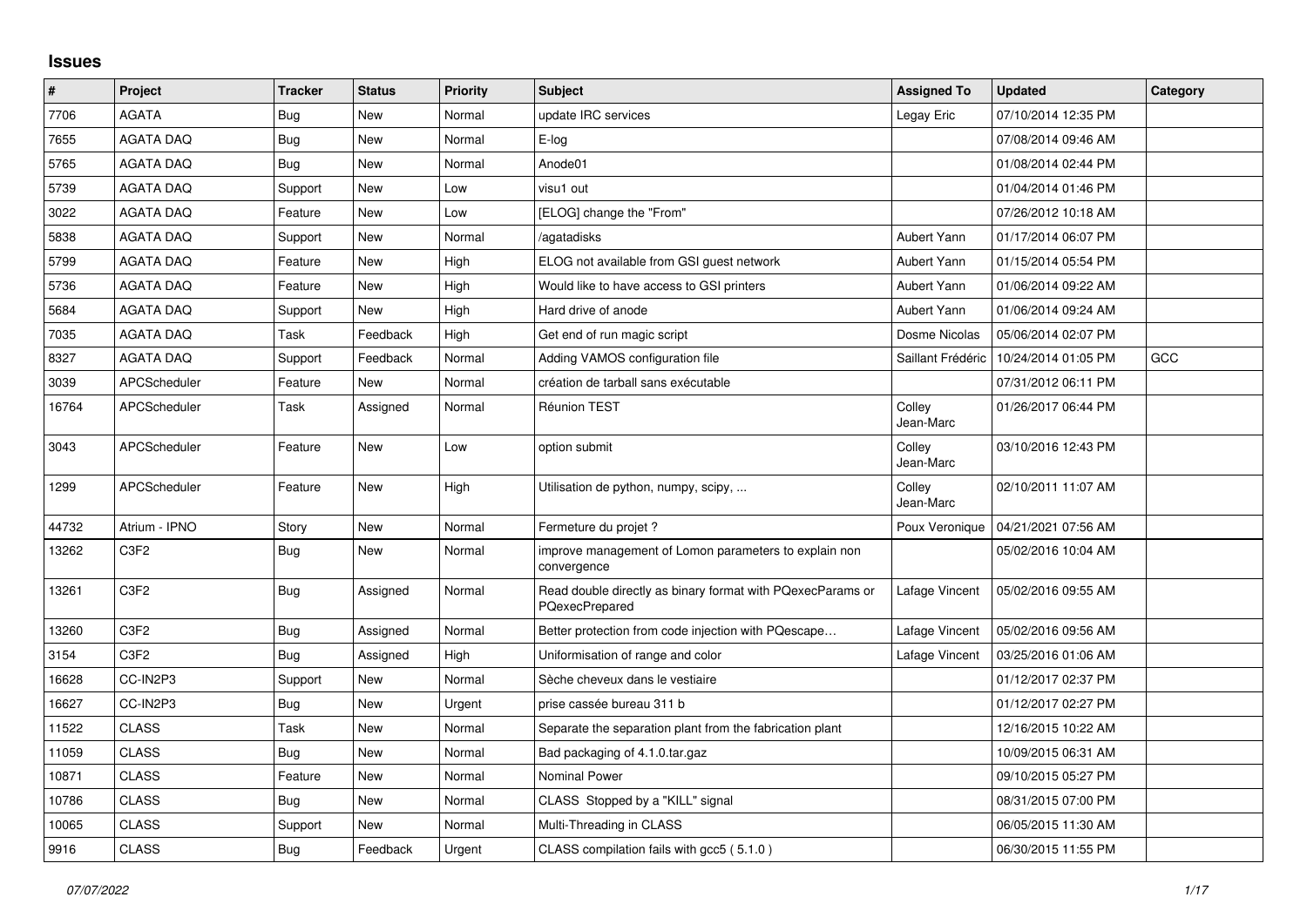| $\vert$ # | Project                              | <b>Tracker</b> | <b>Status</b> | <b>Priority</b> | <b>Subject</b>                                           | <b>Assigned To</b>                 | <b>Updated</b>      | Category |
|-----------|--------------------------------------|----------------|---------------|-----------------|----------------------------------------------------------|------------------------------------|---------------------|----------|
| 9883      | <b>CLASS</b>                         | Bug            | New           | High            | Copy past from user manual                               |                                    | 05/18/2015 10:26 PM |          |
| 9790      | <b>CLASS</b>                         | Feature        | New           | High            | neutron & y Spectrum calculation                         |                                    | 04/29/2015 12:15 PM |          |
| 9789      | <b>CLASS</b>                         | Feature        | New           | Normal          | Multi Stream in EQM                                      |                                    | 04/29/2015 12:12 PM |          |
| 9788      | <b>CLASS</b>                         | Feature        | New           | Normal          | Multi Stream in FabricationPlant                         |                                    | 04/29/2015 12:10 PM |          |
| 9787      | <b>CLASS</b>                         | Feature        | New           | Normal          | Multi Stream in FabricationPlant/EQM                     |                                    | 04/29/2015 12:10 PM |          |
| 6748      | <b>CLASS</b>                         | Feature        | New           | Normal          | Charger un parc présimulé à partir du .root              |                                    | 04/03/2014 11:36 AM |          |
| 6062      | CLASS                                | <b>Bug</b>     | <b>New</b>    | Normal          | FabricationPLant Parallelisation (in CLASS.cxx)          |                                    | 02/10/2014 11:59 AM |          |
| 5377      | <b>CLASS</b>                         | Feature        | New           | Low             | enrichment factory                                       |                                    | 10/21/2013 03:15 PM |          |
| 5376      | <b>CLASS</b>                         | Feature        | New           | Low             | Reactor batch creation                                   |                                    | 10/21/2013 03:14 PM |          |
| 5350      | <b>CLASS</b>                         | Feature        | New           | Low             | Set some quality criteria on Pu when building a MOX fuel |                                    | 10/22/2013 11:50 AM |          |
| 5329      | <b>CLASS</b>                         | Feature        | New           | Low             | Power density                                            |                                    | 10/14/2013 05:58 PM |          |
| 13226     | <b>CLASS</b>                         | <b>Bug</b>     | New           | Normal          | Typo in prompt                                           | <b>LENIAU</b><br>Baptiste          | 04/28/2016 01:44 AM |          |
| 7385      | <b>CLASS</b>                         | Feature        | New           | High            | <b>GUI devellopment</b>                                  | LENIAU<br><b>Baptiste</b>          | 04/29/2015 12:15 PM |          |
| 7380      | <b>CLASS</b>                         | Feature        | New           | High            | ReactorFacility                                          | LENIAU<br><b>Baptiste</b>          | 06/11/2014 11:06 AM |          |
| 10255     | <b>CLASS</b>                         | Feature        | New           | Normal          | Take into account Load Factor Evolution                  | <b>MOUGINOT</b><br><b>Baptiste</b> | 06/26/2015 11:33 AM |          |
| 10227     | <b>CLASS</b>                         | Feature        | New           | Immediate       | <b>MURE GUI</b>                                          | <b>MOUGINOT</b><br><b>Baptiste</b> | 06/23/2015 01:36 PM |          |
| 9784      | <b>CLASS</b>                         | Bug            | In progress   | Normal          | Wrong diagnosis                                          | <b>MOUGINOT</b><br><b>Baptiste</b> | 05/05/2015 02:21 PM |          |
| 7379      | <b>CLASS</b>                         | Feature        | New           | Normal          | FrontEnd                                                 | <b>MOUGINOT</b><br>Baptiste        | 06/11/2014 11:05 AM |          |
| 8669      | <b>DCOD</b>                          | <b>Bug</b>     | <b>New</b>    | Normal          | error during compilation                                 |                                    | 12/05/2014 06:19 PM |          |
| 8668      | <b>DCOD</b>                          | Feature        | New           | Normal          | filterdiff is missing                                    |                                    | 12/05/2014 06:17 PM |          |
| 8667      | <b>DCOD</b>                          | Feature        | New           | Normal          | uuid missing                                             |                                    | 12/05/2014 06:14 PM |          |
| 5592      | <b>DCOD</b>                          | Bug            | New           | Low             | environment test missing in ./configure                  |                                    | 11/29/2013 11:19 AM |          |
| 5503      | <b>DCOD</b>                          | Feature        | New           | Low             | test ada 2012 in ./configure                             |                                    | 11/13/2013 04:54 PM |          |
| 5462      | <b>DCOD</b>                          | <b>Bug</b>     | Feedback      | Low             | Cleaning tags                                            | Grave Xavier                       | 01/25/2018 09:25 AM |          |
| 4937      | <b>DCOD</b>                          | Feature        | New           | Low             | Implement Hobbit/Zabbix scripts                          | Grave Xavier                       | 08/27/2013 11:19 AM |          |
| 4932      | <b>DCOD</b>                          | Task           | New           | Low             | <b>DCOD</b> testing                                      | Grave Xavier                       | 08/26/2013 03:35 PM |          |
| 5751      | Electronic Control and<br>Monitoring | Feature        | <b>New</b>    | Low             | buildcfg with some error message                         |                                    | 01/06/2014 05:43 PM |          |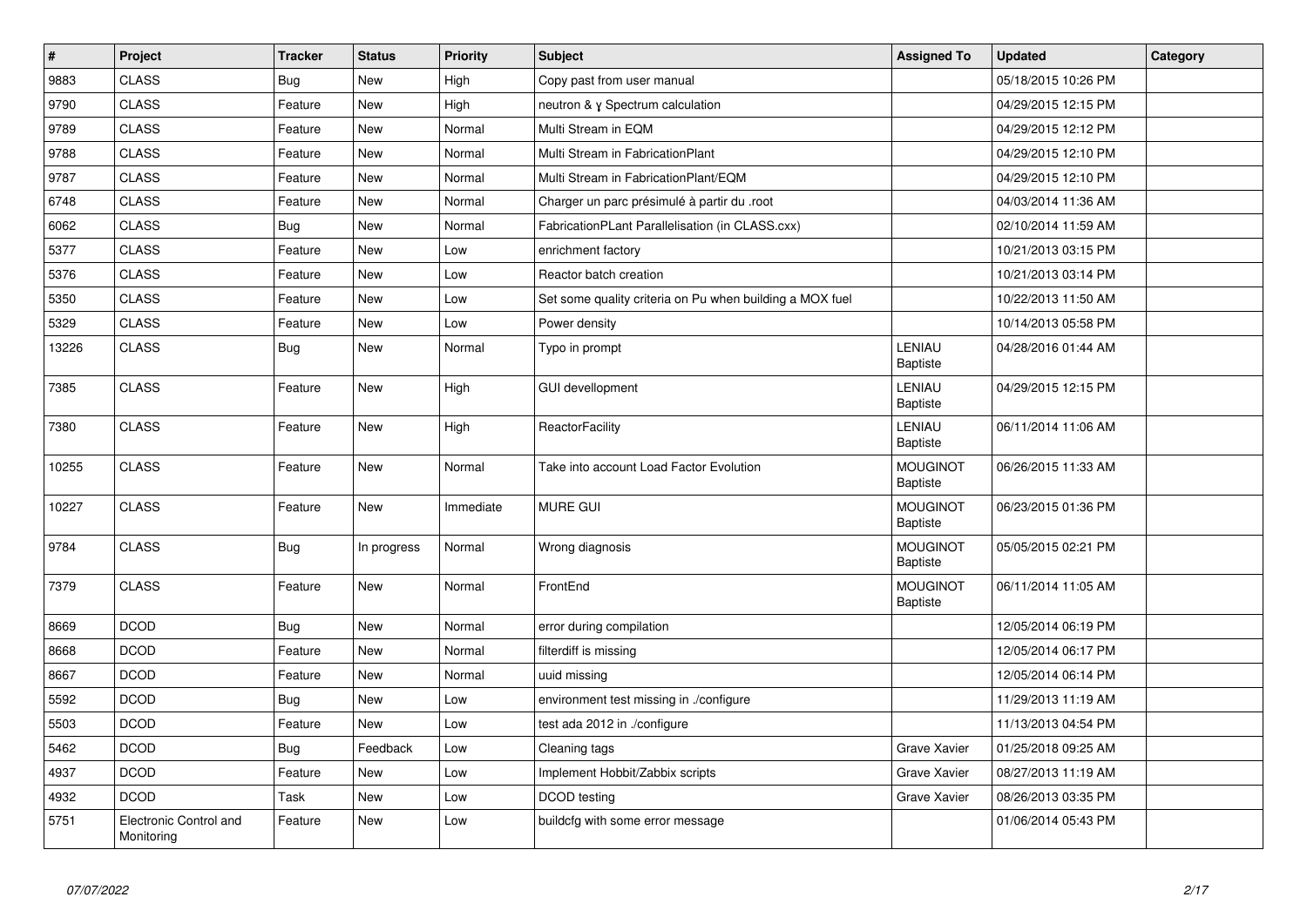| $\sharp$ | Project                              | <b>Tracker</b> | <b>Status</b> | <b>Priority</b> | <b>Subject</b>                                                  | <b>Assigned To</b>  | <b>Updated</b>      | Category                |
|----------|--------------------------------------|----------------|---------------|-----------------|-----------------------------------------------------------------|---------------------|---------------------|-------------------------|
| 5688     | Electronic Control and<br>Monitoring | Task           | New           | Low             | Mercurialiser configuration files                               | Legay Eric          | 12/19/2013 09:59 AM |                         |
| 5795     | Electronic Control and<br>Monitoring | Bug            | Feedback      | Normal          | Time out digitizer sever                                        | Pietri Stephane     | 01/13/2014 10:32 AM |                         |
| 5759     | Electronic Control and<br>Monitoring | Bug            | Feedback      | Normal          | bug checknarvalnodes 1                                          | <b>Ralet Damian</b> | 01/17/2014 10:54 AM |                         |
| 5527     | ENX                                  | Feature        | New           | Low             | Named register list                                             |                     | 11/18/2013 05:30 PM | <b>Drivers</b>          |
| 8693     | <b>ENX</b>                           | Feature        | New           | Normal          | sauver log_level                                                |                     | 12/09/2014 03:54 PM | <b>ENX Core</b>         |
| 5448     | <b>ENX</b>                           | Bug            | New           | Normal          | configure enx                                                   |                     | 10/30/2013 10:31 AM | <b>ENX Core</b>         |
| 4652     | <b>ENX</b>                           | Feature        | New           | Low             | rename appenders.ad[sb]                                         |                     | 06/13/2013 10:19 AM | <b>ENX Core</b>         |
| 3851     | <b>ENX</b>                           | Task           | New           | Low             | [named register] Tagging new print                              |                     | 01/22/2013 05:04 PM | <b>ENX Core</b>         |
| 3834     | <b>ENX</b>                           | Bug            | <b>New</b>    | Low             | Removing data8 type for MM and MD                               |                     | 01/17/2013 06:08 PM | <b>ENX Core</b>         |
| 3833     | <b>ENX</b>                           | Task           | New           | Low             | [named register] Modifying MD and MM command type               |                     | 01/17/2013 06:06 PM | <b>ENX Core</b>         |
| 3832     | ENX                                  | Task           | New           | Low             | [named register] New control                                    |                     | 01/17/2013 06:04 PM | <b>ENX Core</b>         |
| 2644     | <b>ENX</b>                           | Feature        | New           | Low             | Que faire en cas de multiple connexion sans quit                |                     | 01/22/2013 05:04 PM | <b>ENX Core</b>         |
| 659      | <b>ENX</b>                           | Feature        | New           | Normal          | Gestion des arbres DOM                                          |                     | 01/16/2013 11:33 AM | <b>ENX Core</b>         |
| 656      | <b>ENX</b>                           | Feature        | New           | Low             | named register                                                  |                     | 01/30/2013 03:59 PM | <b>ENX Core</b>         |
| 42       | ENX                                  | Feature        | New           | Urgent          | Module ID Handler                                               |                     | 06/05/2013 02:27 PM | <b>ENX Core</b>         |
| 5710     | ENX                                  | Support        | Assigned      | Low             | Documentation - Named function                                  | Dosme Nicolas       | 02/25/2014 04:58 PM |                         |
| 12993    | ENX                                  | <b>Bug</b>     | New           | Normal          | init.enx                                                        | Dosme Nicolas       | 03/30/2016 02:37 PM | <b>ENX Core</b>         |
| 660      | ENX                                  | Support        | New           | High            | Documentation                                                   | Legay Eric          | 05/27/2010 10:55 AM | Documentation           |
| 5572     | ENX                                  | Support        | New           | Low             | Cleaning autorconf                                              | Legay Eric          | 11/25/2013 03:23 PM | Driver Generator        |
| 852      | ENX                                  | Feature        | <b>New</b>    | Low             | Better handling of exception in empty skeleton                  | Legay Eric          | 01/30/2013 03:58 PM | <b>Driver Generator</b> |
| 113      | ENX                                  | Bug            | Feedback      | High            | remove reference to T Result constants                          | Legay Eric          | 05/16/2011 01:26 PM | <b>Driver Generator</b> |
| 5447     | <b>ENX</b>                           | Bug            | <b>New</b>    | Low             | make distclean - DCOD                                           | Legay Eric          | 11/13/2013 04:05 PM | <b>ENX Core</b>         |
| 5431     | ENX                                  | Support        | New           | Low             | Cleaning compilation chain                                      | Legay Eric          | 10/29/2013 10:18 AM | <b>ENX Core</b>         |
| 5144     | ENX                                  | Bug            | Feedback      | Low             | ENX + P42 regression                                            | Legay Eric          | 10/02/2013 11:09 AM | <b>ENX Core</b>         |
| 4184     | ENX                                  | Bug            | Feedback      | Normal          | fonctionnement ENX linux 64 bits avec gnat_pro-7.1.1            | Peyré Jean          | 06/11/2013 09:11 PM | <b>Drivers</b>          |
| 631      | ftsmonitor                           | Feature        | New           | Low             | History of a DN access                                          |                     | 10/22/2010 10:10 AM |                         |
| 5547     | G4IDS                                | Task           | New           | Normal          | [Three Body Decay]                                              | Sotty<br>Christophe | 11/22/2013 01:47 PM |                         |
| 5538     | G4IDS                                | Task           | New           | Normal          | [Config 2009-2012] MiniBall Efficiency                          | Sotty<br>Christophe | 11/20/2013 02:35 PM |                         |
| 5537     | G4IDS                                | Task           | New           | Low             | [Config 2009-2012] Estimated position of the implantation point | Sotty<br>Christophe | 11/20/2013 02:21 PM |                         |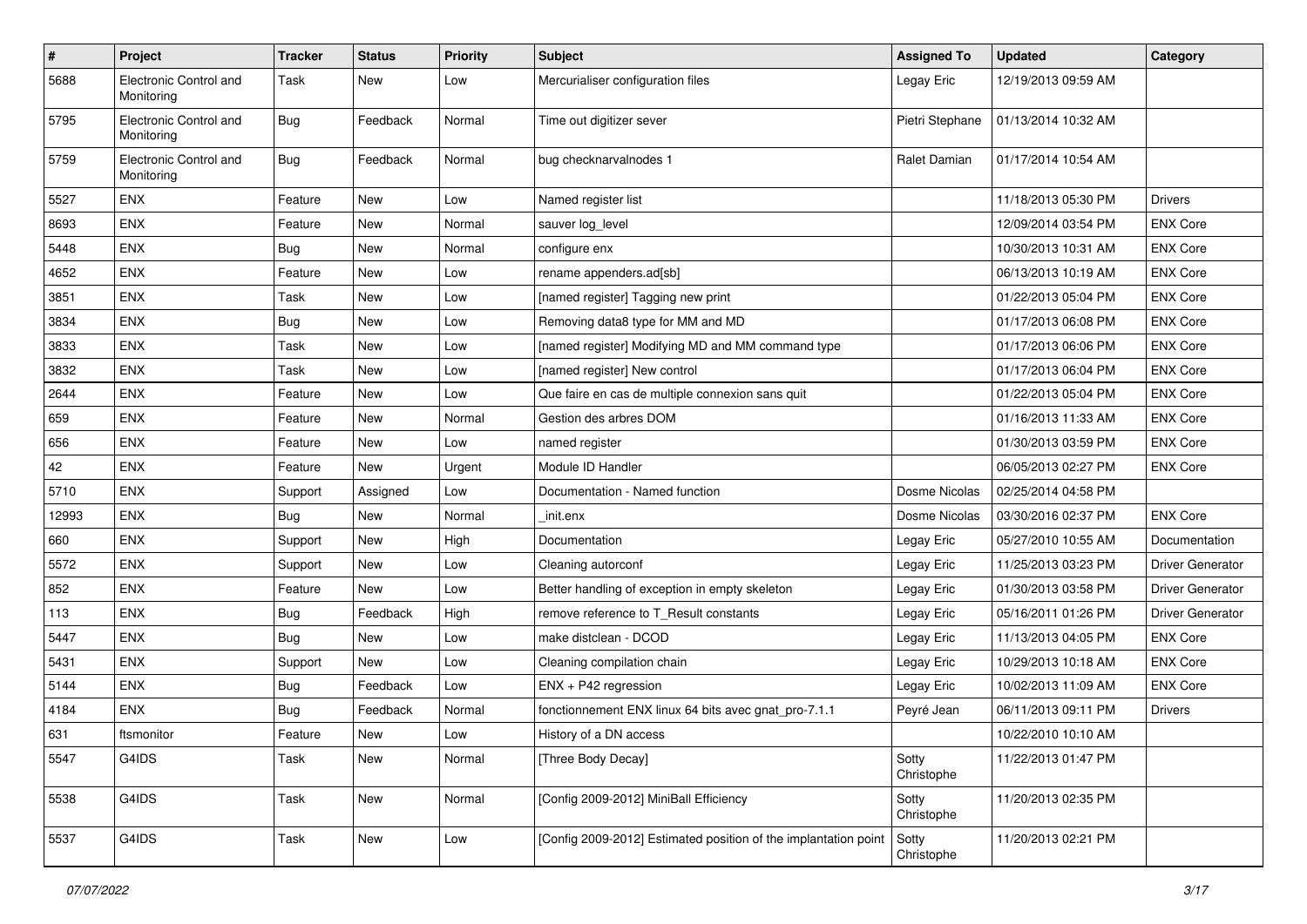| #     | Project       | <b>Tracker</b> | <b>Status</b> | <b>Priority</b> | <b>Subject</b>                                                                     | <b>Assigned To</b>        | <b>Updated</b>      | Category |
|-------|---------------|----------------|---------------|-----------------|------------------------------------------------------------------------------------|---------------------------|---------------------|----------|
| 5536  | G4IDS         | Task           | New           | Low             | [Config 2009-2012] Gaussian-like vs Point-like source                              | Sotty<br>Christophe       | 11/20/2013 02:01 PM |          |
| 5535  | G4IDS         | Task           | New           | Normal          | [Config 2009-2012] Beta-"gamma (induced)" coincidences                             | Sotty<br>Christophe       | 11/20/2013 02:39 PM |          |
| 9528  | <b>IGOSat</b> | Task           | New           | Normal          | phases projet                                                                      |                           | 03/24/2015 03:58 PM |          |
| 9527  | <b>IGOSat</b> | Task           | New           | Normal          | (SAE / ODB) Réalisation de cartes électroniques pour le<br>satellite IGOSat        |                           | 03/24/2015 03:52 PM |          |
| 9526  | <b>IGOSat</b> | Task           | New           | Normal          | (SCI) Electronique d'acquisition de l'instrument Scintillateur                     |                           | 03/24/2015 03:50 PM |          |
| 9525  | <b>IGOSat</b> | Task           | New           | Normal          | (ODB / SCAO) Conception de la SCAO / Interfaçage avec<br>l'ODB                     |                           | 03/27/2015 10:11 AM |          |
| 9524  | <b>IGOSat</b> | Task           | New           | Normal          | (ODB) Logiciel de Vol                                                              |                           | 03/24/2015 03:41 PM |          |
| 9151  | <b>IGOSat</b> | Task           | New           | Normal          | (ODB) Code de simulation fonctionelle                                              |                           | 02/18/2015 05:13 PM |          |
| 9137  | <b>IGOSat</b> | Task           | New           | Normal          | (PRO) Phase C                                                                      |                           | 03/24/2015 03:58 PM |          |
| 9136  | <b>IGOSat</b> | Task           | New           | Normal          | (PRO) Phase B                                                                      |                           | 03/24/2015 03:58 PM |          |
| 9116  | <b>IGOSat</b> | Task           | Assigned      | Normal          | (STM) Conception mécanique                                                         |                           | 02/11/2015 03:43 PM |          |
| 9115  | IGOSat        | Task           | Assigned      | Normal          | (SCI) Banc de test du scintillateur, simulations et estimation de<br>la dose reçue |                           | 02/11/2015 03:41 PM |          |
| 9111  | <b>IGOSat</b> | Task           | Assigned      | Normal          | (TEL) Mise en oeuvre de la carte de télécommunication                              |                           | 03/24/2015 03:36 PM |          |
| 9109  | <b>IGOSat</b> | Task           | Assigned      | Normal          | (SYS) Ingénierie système                                                           |                           | 02/11/2015 02:05 PM |          |
| 9108  | <b>IGOSat</b> | Task           | Assigned      | Normal          | (SCA) Modélisation de la boucle de contrôle SCAO                                   |                           | 02/11/2015 02:00 PM |          |
| 9103  | <b>IGOSat</b> | Task           | Assigned      | Normal          | (SCI) Banc de test du scintillateur                                                |                           | 02/10/2015 06:48 PM |          |
| 9102  | <b>IGOSat</b> | Task           | Assigned      | Normal          | (SOL) Conception de la station sol                                                 |                           | 02/10/2015 06:48 PM |          |
| 9101  | <b>IGOSat</b> | Task           | Assigned      | Normal          | (STM) Réalisation d'un modèle structurel et thermique                              |                           | 02/10/2015 06:48 PM |          |
| 9100  | IGOSat        | Task           | Assigned      | Normal          | (SAE) Réalisation d'un banc de test du système d'alimentation<br>électrique        |                           | 02/10/2015 06:48 PM |          |
| 9099  | <b>IGOSat</b> | Task           | In progress   | Normal          | (PRO) Phase A                                                                      |                           | 03/24/2015 03:58 PM |          |
| 9098  | <b>IGOSat</b> | Task           | Assigned      | Normal          | (SCA) Capteurs d'attitude et Banc de Contrôle                                      |                           | 02/11/2015 01:57 PM |          |
| 36236 | IN2P3-Forge   | Support        | New           | High            | Synchronisation demandée pour un serveur Mercurial                                 |                           | 04/13/2021 09:07 AM |          |
| 35994 | IN2P3-Forge   | Support        | New           | Normal          | Synchronisation demandée pour un serveur Mercurial                                 |                           | 01/11/2019 03:10 PM |          |
| 44518 | IN2P3-Forge   | Bug            | In progress   | High            | find-user dialog much slower since migration                                       | <b>ROUET</b><br>Jean-René | 05/05/2021 02:28 PM |          |
| 9491  | JEM-EUSO      | Support        | New           | Normal          | need to access also to AWG Euso balloon documents                                  |                           | 03/18/2015 03:36 PM |          |
| 7641  | KickSlot      | Feature        | In progress   | Normal          | Procédure perte mot de passe                                                       | Flieller Cyril            | 09/04/2014 02:55 PM |          |
| 48223 | LabInvent     | Task           | New           | Normal          | instance perso (docker)                                                            |                           | 12/13/2021 11:08 AM |          |
| 48222 | LabInvent     | Task           | New           | Normal          | (NEW func) Gérer Suivi d'un User                                                   |                           | 12/13/2021 10:39 AM |          |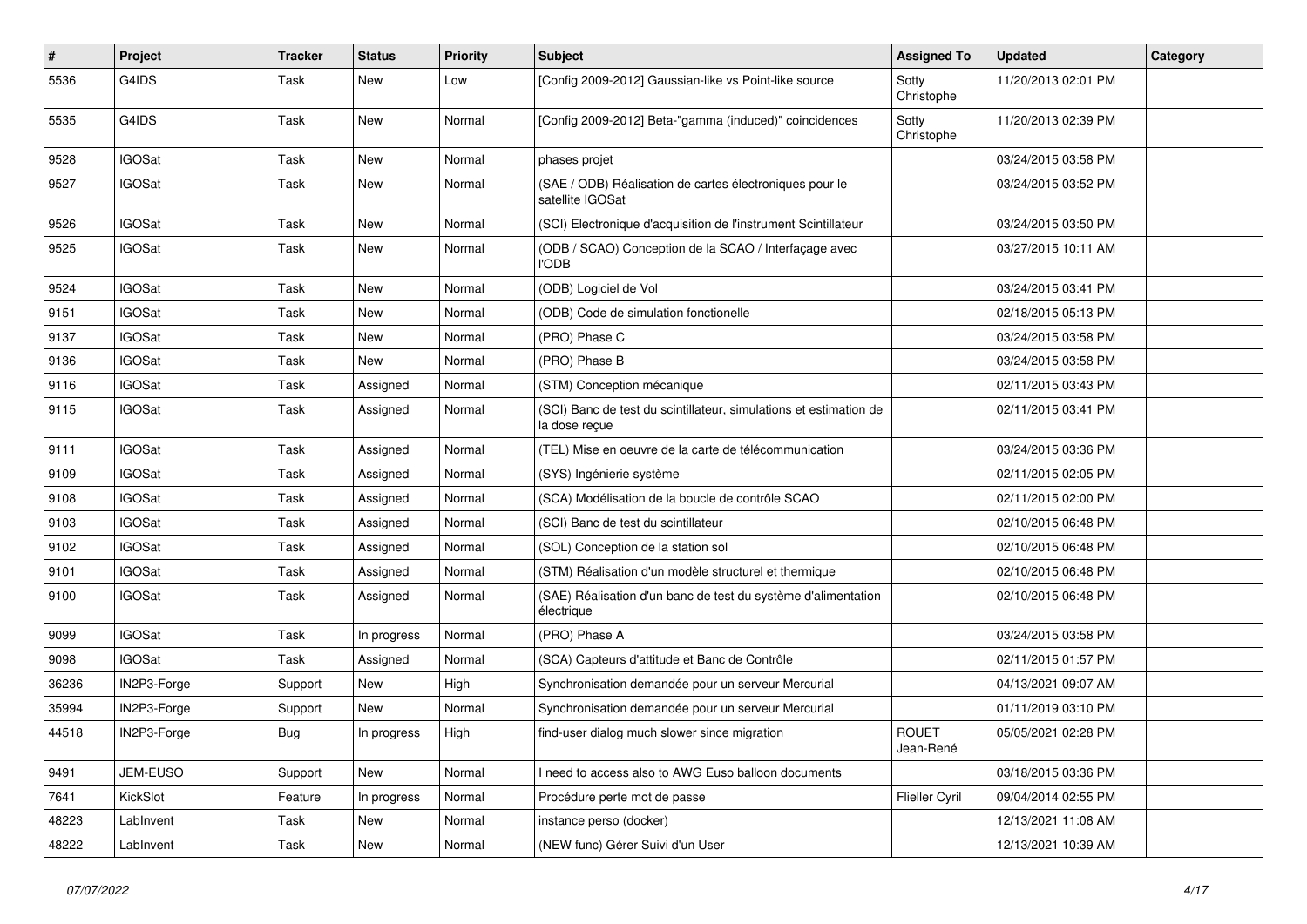| #     | Project   | <b>Tracker</b> | <b>Status</b> | <b>Priority</b> | Subject                                                                                                        | <b>Assigned To</b> | <b>Updated</b>      | Category |
|-------|-----------|----------------|---------------|-----------------|----------------------------------------------------------------------------------------------------------------|--------------------|---------------------|----------|
| 48005 | LabInvent | Task           | <b>New</b>    | Normal          | <b>Bugfix toutes les Deprecated Errors</b>                                                                     |                    | 12/06/2021 02:37 PM |          |
| 47966 | LabInvent | Task           | <b>New</b>    | Normal          | Ajouter test Commande (avec devis joint)                                                                       |                    | 11/30/2021 04:17 PM |          |
| 47962 | LabInvent | Task           | New           | Urgent          | (IRAP only) re-install inventirap avec php7                                                                    |                    | 11/30/2021 03:17 PM |          |
| 47960 | LabInvent | Task           | New           | Immediate       | <b>CHAMPS</b>                                                                                                  |                    | 01/19/2022 03:51 PM |          |
| 47959 | LabInvent | Task           | New           | Normal          | *** F - ENTITY - Fournisseurs                                                                                  |                    | 11/30/2021 12:57 PM |          |
| 47958 | LabInvent | Task           | New           | Normal          | delete (generic)                                                                                               |                    | 11/30/2021 12:47 PM |          |
| 47957 | LabInvent | Feature        | New           | Normal          | *** F - ENTITY - Les GROUPES (de User ou Materiel) :<br>Thématique, Métier, Projet, Site (+ Pole ou Service ?) |                    | 12/13/2021 11:12 AM |          |
| 47954 | LabInvent | Task           | New           | Normal          | 1 - CREATED                                                                                                    |                    | 11/30/2021 01:27 PM |          |
| 47953 | LabInvent | Task           | <b>New</b>    | Normal          | 2a - TOBEORDERED (optionnel)                                                                                   |                    | 11/30/2021 01:27 PM |          |
| 47952 | LabInvent | Task           | New           | High            | Ecran d'accueil à restructurer                                                                                 |                    | 11/30/2021 03:43 PM |          |
| 47951 | LabInvent | Feature        | New           | Normal          | *** F - Etiquettes & Imprimantes                                                                               |                    | 11/30/2021 01:42 PM |          |
| 47950 | LabInvent | Task           | New           | Normal          | DB complète à mettre à jour                                                                                    |                    | 11/30/2021 12:26 PM |          |
| 47947 | LabInvent | Task           | <b>New</b>    | High            | docker only                                                                                                    |                    | 12/13/2021 11:07 AM |          |
| 47946 | LabInvent | Task           | <b>New</b>    | Normal          | classic only                                                                                                   |                    | 12/03/2021 09:50 AM |          |
| 47945 | LabInvent | Task           | New           | Normal          | ALL                                                                                                            |                    | 11/30/2021 12:23 PM |          |
| 47942 | LabInvent | Task           | New           | High            | index (generic)                                                                                                |                    | 11/30/2021 03:48 PM |          |
| 47937 | LabInvent | Task           | New           | High            | Read (index & view) (generic ?)                                                                                |                    | 11/30/2021 03:48 PM |          |
| 47936 | LabInvent | Task           | New           | High            | 3-4 - TBO & ARCHIVED                                                                                           |                    | 11/30/2021 03:43 PM |          |
| 47935 | LabInvent | Task           | <b>New</b>    | Normal          | 2b - VALIDATED                                                                                                 |                    | 11/30/2021 01:27 PM |          |
| 47934 | LabInvent | Task           | New           | High            | LIFECYCLE (Status): CREATED => (TBO) => VALIDATED =><br>$TBA \Rightarrow ARCHIVED$                             |                    | 11/30/2021 03:43 PM |          |
| 47932 | LabInvent | Feature        | New           | Normal          | *** F - DOC (documentation)                                                                                    |                    | 11/30/2021 01:10 PM |          |
| 47930 | LabInvent | Task           | New           | Normal          | *** F - ENTITY - QrCode                                                                                        |                    | 11/30/2021 01:26 PM |          |
| 47927 | LabInvent | Task           | New           | High            | A gérer via fichier conf YAML                                                                                  |                    | 11/30/2021 03:47 PM |          |
| 47926 | LabInvent | Task           | New           | High            | Instance DEMO docker - à installer sur hyp2 puis sur VM<br>pweb3                                               |                    | 12/13/2021 11:07 AM |          |
| 47925 | LabInvent | Task           | <b>New</b>    | Normal          | (après cakephp v4) Passer à Php 8                                                                              |                    | 11/30/2021 11:48 AM |          |
| 47924 | LabInvent | Task           | New           | Normal          | (après 3.9) Passer à v4                                                                                        |                    | 11/30/2021 11:48 AM |          |
| 47922 | LabInvent | Task           | New           | Immediate       | Passer directement à v3.LAST (3.10.1)                                                                          |                    | 12/02/2021 04:45 PM |          |
| 47921 | LabInvent | Feature        | New           | Immediate       | *** F - Framework CakePhp                                                                                      |                    | 12/02/2021 04:45 PM |          |
| 47914 | LabInvent | Task           | New           | High            | index (generic)                                                                                                |                    | 11/30/2021 03:50 PM |          |
| 47913 | LabInvent | Task           | New           | Normal          | ROLES (profils)                                                                                                |                    | 11/30/2021 01:39 PM |          |
| 47912 | LabInvent | Task           | New           | High            | (VUE) Elements et Helper                                                                                       |                    | 11/30/2021 03:51 PM |          |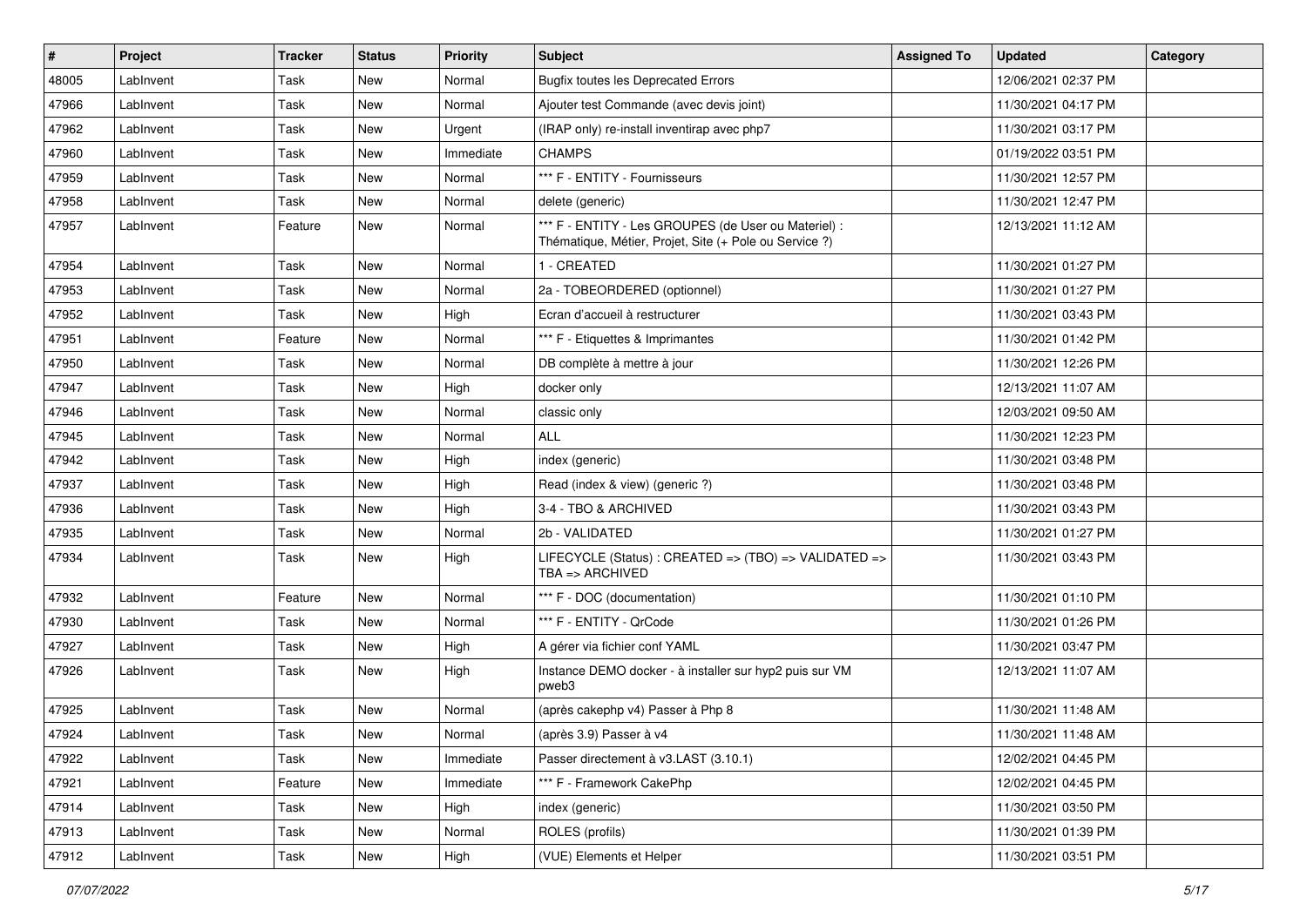| $\vert$ # | Project   | <b>Tracker</b> | <b>Status</b> | <b>Priority</b> | <b>Subject</b>                                                                            | <b>Assigned To</b> | <b>Updated</b>      | Category |
|-----------|-----------|----------------|---------------|-----------------|-------------------------------------------------------------------------------------------|--------------------|---------------------|----------|
| 47911     | LabInvent | Task           | New           | Normal          | Create/Update (add_edit generic)                                                          |                    | 11/30/2021 11:04 AM |          |
| 47907     | LabInvent | Task           | New           | Normal          | *** F - Config YAML (champs materiels) : champs obligatoires,<br>recommandés, ou readonly |                    | 11/30/2021 01:25 PM |          |
| 47906     | LabInvent | Task           | <b>New</b>    | Urgent          | Champs virtuels                                                                           |                    | 11/30/2021 03:50 PM |          |
| 47905     | LabInvent | Task           | <b>New</b>    | Urgent          | Read (index & view) (generic)                                                             |                    | 12/01/2021 11:21 AM |          |
| 47903     | LabInvent | Task           | <b>New</b>    | Urgent          | Rappels automatiques pour les suivis récurrents (périodiques)                             |                    | 12/01/2021 11:17 AM |          |
| 47901     | LabInvent | Task           | <b>New</b>    | Urgent          | Read (view & index)                                                                       |                    | 12/01/2021 11:17 AM |          |
| 47899     | LabInvent | Task           | New           | Urgent          | view (generic)                                                                            |                    | 12/01/2021 11:21 AM |          |
| 47897     | LabInvent | Task           | <b>New</b>    | High            | *** F - Stats (Users)                                                                     |                    | 11/30/2021 03:48 PM |          |
| 47895     | LabInvent | Feature        | <b>New</b>    | Normal          | *** F - ENTITY - Documents attachés (à Materiel ou Suivi)                                 |                    | 12/13/2021 11:09 AM |          |
| 47893     | LabInvent | Task           | New           | Normal          | Views                                                                                     |                    | 11/30/2021 01:21 PM |          |
| 47890     | LabInvent | Task           | <b>New</b>    | High            | Commander (demande achat)                                                                 |                    | 01/19/2022 03:48 PM |          |
| 47889     | LabInvent | Task           | New           | Normal          | Changer statut - setStatusTo*()                                                           |                    | 11/30/2021 01:19 PM |          |
| 47886     | LabInvent | Task           | <b>New</b>    | Urgent          | <b>Notifications</b>                                                                      |                    | 11/30/2021 03:45 PM |          |
| 47885     | LabInvent | Task           | New           | Normal          | filtrage (voir formulaire index)                                                          |                    | 11/30/2021 01:30 PM |          |
| 47884     | LabInvent | Task           | <b>New</b>    | High            | partitionnement par Site (besoin IP2I/LMA)                                                |                    | 11/30/2021 03:43 PM |          |
| 47883     | LabInvent | Task           | <b>New</b>    | Normal          | formulaire de recherche multi-critères                                                    |                    | 11/30/2021 01:30 PM |          |
| 47882     | LabInvent | Task           | <b>New</b>    | High            | Delete - delete                                                                           |                    | 11/30/2021 03:42 PM |          |
| 47881     | LabInvent | Task           | <b>New</b>    | High            | Read - view                                                                               |                    | 11/30/2021 03:42 PM |          |
| 47880     | LabInvent | Task           | <b>New</b>    | Normal          | Read - index                                                                              |                    | 11/30/2021 01:16 PM |          |
| 47879     | LabInvent | Task           | New           | High            | Create/Update - add edit                                                                  |                    | 11/30/2021 03:42 PM |          |
| 47878     | LabInvent | Task           | New           | High            | Autres                                                                                    |                    | 11/30/2021 03:44 PM |          |
| 47877     | LabInvent | Task           | <b>New</b>    | High            | find (search)                                                                             |                    | 11/30/2021 03:43 PM |          |
| 47876     | LabInvent | Task           | <b>New</b>    | High            | CRUD                                                                                      |                    | 11/30/2021 03:42 PM |          |
| 47875     | LabInvent | Feature        | New           | Urgent          | *** F - ENTITY GÉNÉRIQUE - Actions & Vues génériques (&<br>Refactorisation)               |                    | 12/01/2021 11:21 AM |          |
| 47874     | LabInvent | Task           | <b>New</b>    | Urgent          | <b>Stats</b>                                                                              |                    | 11/30/2021 03:44 PM |          |
| 47873     | LabInvent | Task           | <b>New</b>    | Normal          | Model (Entity & Table)                                                                    |                    | 12/01/2021 09:37 AM |          |
| 47872     | LabInvent | Task           | New           | High            | <b>Actions &amp; Vues</b>                                                                 |                    | 11/30/2021 03:42 PM |          |
| 47871     | LabInvent | Task           | New           | Normal          | Autorisations                                                                             |                    | 11/30/2021 01:29 PM |          |
| 47870     | LabInvent | Task           | New           | Normal          | Tests (Materiels)                                                                         |                    | 11/30/2021 03:38 PM |          |
| 47869     | LabInvent | Feature        | New           | Normal          | *** F - Tests                                                                             |                    | 12/06/2021 02:28 PM |          |
| 47868     | LabInvent | Task           | New           | Normal          | *** F - Super Entité (AppController, AppTable)                                            |                    | 11/30/2021 01:34 PM |          |
| 47867     | LabInvent | Task           | New           | High            | *** F - Autorisations (Users)                                                             |                    | 11/30/2021 03:47 PM |          |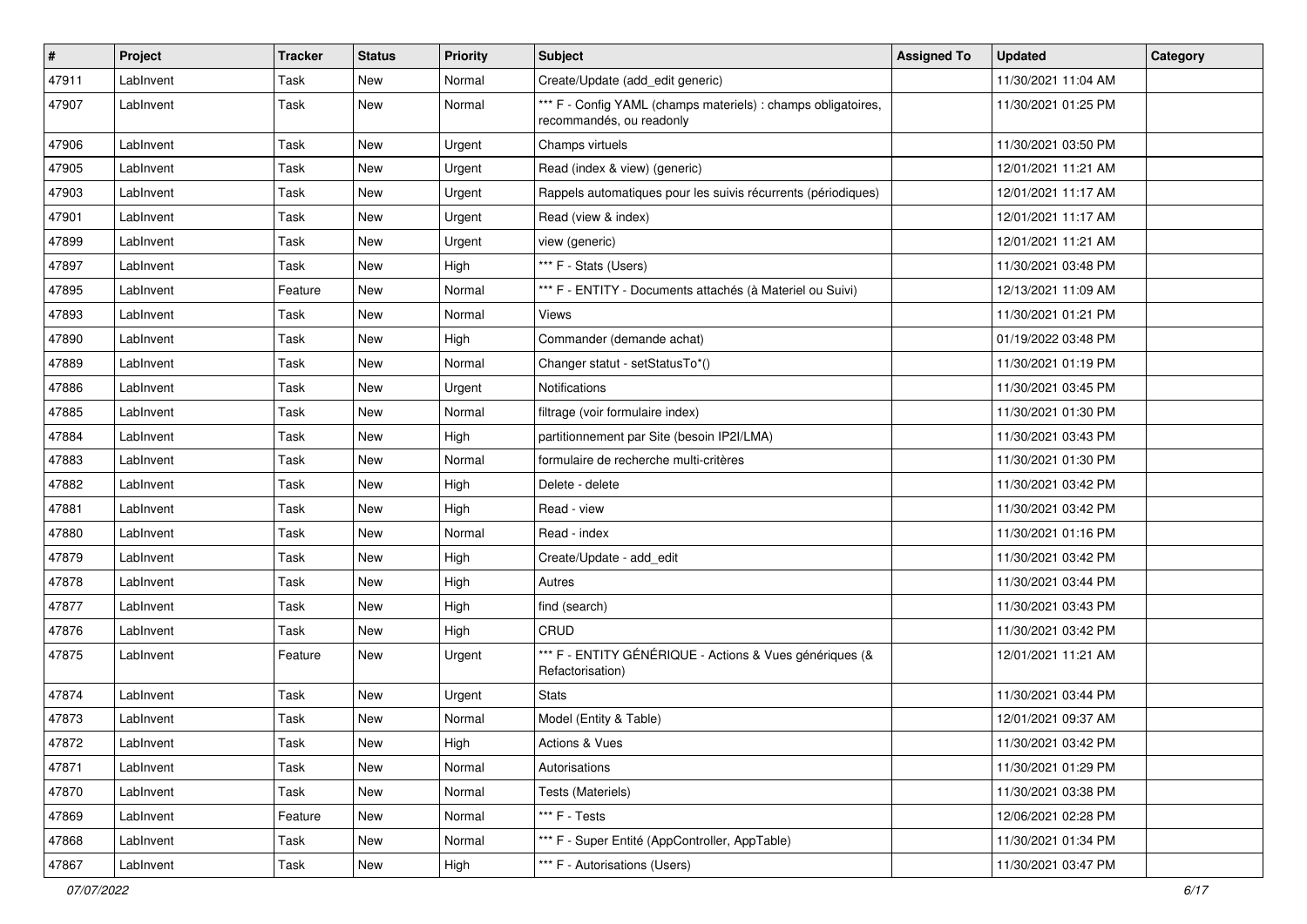| $\sharp$ | Project   | <b>Tracker</b> | <b>Status</b> | <b>Priority</b> | Subject                                                                                                                     | <b>Assigned To</b>     | <b>Updated</b>      | Category |
|----------|-----------|----------------|---------------|-----------------|-----------------------------------------------------------------------------------------------------------------------------|------------------------|---------------------|----------|
| 47866    | LabInvent | Feature        | New           | Urgent          | *** F - Installation                                                                                                        |                        | 12/13/2021 11:08 AM |          |
| 47865    | LabInvent | Feature        | New           | Normal          | *** F - Configuration générale                                                                                              |                        | 12/13/2021 11:06 AM |          |
| 47864    | LabInvent | Feature        | New           | Normal          | *** F - ENTITY - Autres                                                                                                     |                        | 11/30/2021 12:57 PM |          |
| 47863    | LabInvent | Feature        | New           | High            | *** F - ENTITY - Users                                                                                                      |                        | 11/30/2021 03:43 PM |          |
| 47862    | LabInvent | Feature        | New           | Normal          | *** F - ENTITY - Prets (de Materiel)                                                                                        |                        | 12/13/2021 11:10 AM |          |
| 47861    | LabInvent | Feature        | New           | Urgent          | *** F - ENTITY - Suivis (de Materiel ou User)                                                                               |                        | 12/13/2021 11:10 AM |          |
| 47860    | LabInvent | Feature        | New           | Immediate       | *** F - ENTITY - Materiels                                                                                                  |                        | 01/19/2022 03:51 PM |          |
| 48758    | LabInvent | Task           | New           | Immediate       | Modifs demandées par C. Feugeade le 18/1/22                                                                                 | <b>Pallier Etienne</b> | 01/19/2022 04:22 PM |          |
| 48757    | LabInvent | Feature        | New           | Immediate       | *** F -<br>DIVERS TODO (à dispatcher)                                                                                       | <b>Pallier Etienne</b> | 01/19/2022 04:12 PM |          |
| 37910    | Lavoisier | Feature        | New           | High            | do not log AdaptorException when they are already sent to the<br>user                                                       |                        | 07/25/2019 09:41 AM |          |
| 37461    | Lavoisier | Feature        | New           | Normal          | add support for jdk 11                                                                                                      |                        | 04/25/2019 01:53 PM |          |
| 35692    | Lavoisier | Bug            | New           | Normal          | namespace not removed for a given use-case                                                                                  |                        | 11/27/2018 05:35 PM |          |
| 34801    | Lavoisier | Feature        | New           | Normal          | add support for attribute @if in element view/variable                                                                      |                        | 07/31/2018 12:57 PM |          |
| 11484    | Lavoisier | Feature        | New           | Low             | improve command "lavoisier-upgrade.sh"                                                                                      |                        | 04/10/2018 11:06 AM |          |
| 9799     | Lavoisier | Feature        | New           | Normal          | esxl function missing : add-duration                                                                                        |                        | 04/30/2015 11:00 AM |          |
| 9704     | Lavoisier | Feature        | New           | Normal          | add option --override to lavoisier-upgrade.sh                                                                               |                        | 04/15/2015 10:07 AM |          |
| 8379     | Lavoisier | Bug            | New           | Normal          | NullPointerException at startup                                                                                             |                        | 10/28/2014 04:49 PM |          |
| 8217     | Lavoisier | Bug            | New           | Normal          | Logo demo view seems broken                                                                                                 |                        | 10/13/2014 02:06 PM |          |
| 8132     | Lavoisier | Feature        | New           | Normal          | support attribute @first-child-attributes in <element></element>                                                            |                        | 09/30/2014 04:28 PM |          |
| 8055     | Lavoisier | Bug            | New           | Normal          | view "debug" fails when Lavoisier is installed in a directory with<br>special character                                     |                        | 09/19/2014 05:02 PM |          |
| 7811     | Lavoisier | Feature        | New           | Normal          | support server-side argument validation with XPath                                                                          |                        | 07/30/2014 05:05 PM |          |
| 7460     | Lavoisier | Feature        | New           | High            | support HTTP proxy                                                                                                          |                        | 02/17/2015 01:04 PM |          |
| 11915    | Lavoisier | Feature        | New           | Normal          | change the parameters of plugin ChartRenderer                                                                               |                        | 02/05/2016 12:25 PM | Adaptors |
| 10315    | Lavoisier | Feature        | New           | Normal          | Index size of IndexedFileCache plugin is limited by the max<br>number of inodes                                             |                        | 07/07/2015 10:12 AM | Adaptors |
| 9778     | Lavoisier | Feature        | New           | Normal          | support cookies in HTTPConnector                                                                                            |                        | 04/28/2015 01:39 PM | Adaptors |
| 9623     | Lavoisier | Bug            | New           | Normal          | SynchronousCacheConnector stays in building state until the<br>calling view is finished                                     |                        | 04/01/2015 06:21 PM | Adaptors |
| 9607     | Lavoisier | Feature        | New           | Normal          | Add SAML 2.0 support in Lavoisier                                                                                           |                        | 04/01/2015 11:32 AM | Adaptors |
| 9560     | Lavoisier | Feature        | New           | Normal          | SurroundSerializer should ignore header lines (starting with )</td <td></td> <td>03/30/2015 10:17 AM</td> <td>Adaptors</td> |                        | 03/30/2015 10:17 AM | Adaptors |
| 9559     | Lavoisier | Feature        | New           | Normal          | develop a TextRenderer plugin                                                                                               |                        | 03/30/2015 10:15 AM | Adaptors |
| 9467     | Lavoisier | Feature        | New           | Normal          | improve flexibility of JSONRenderer                                                                                         |                        | 03/16/2015 01:54 PM | Adaptors |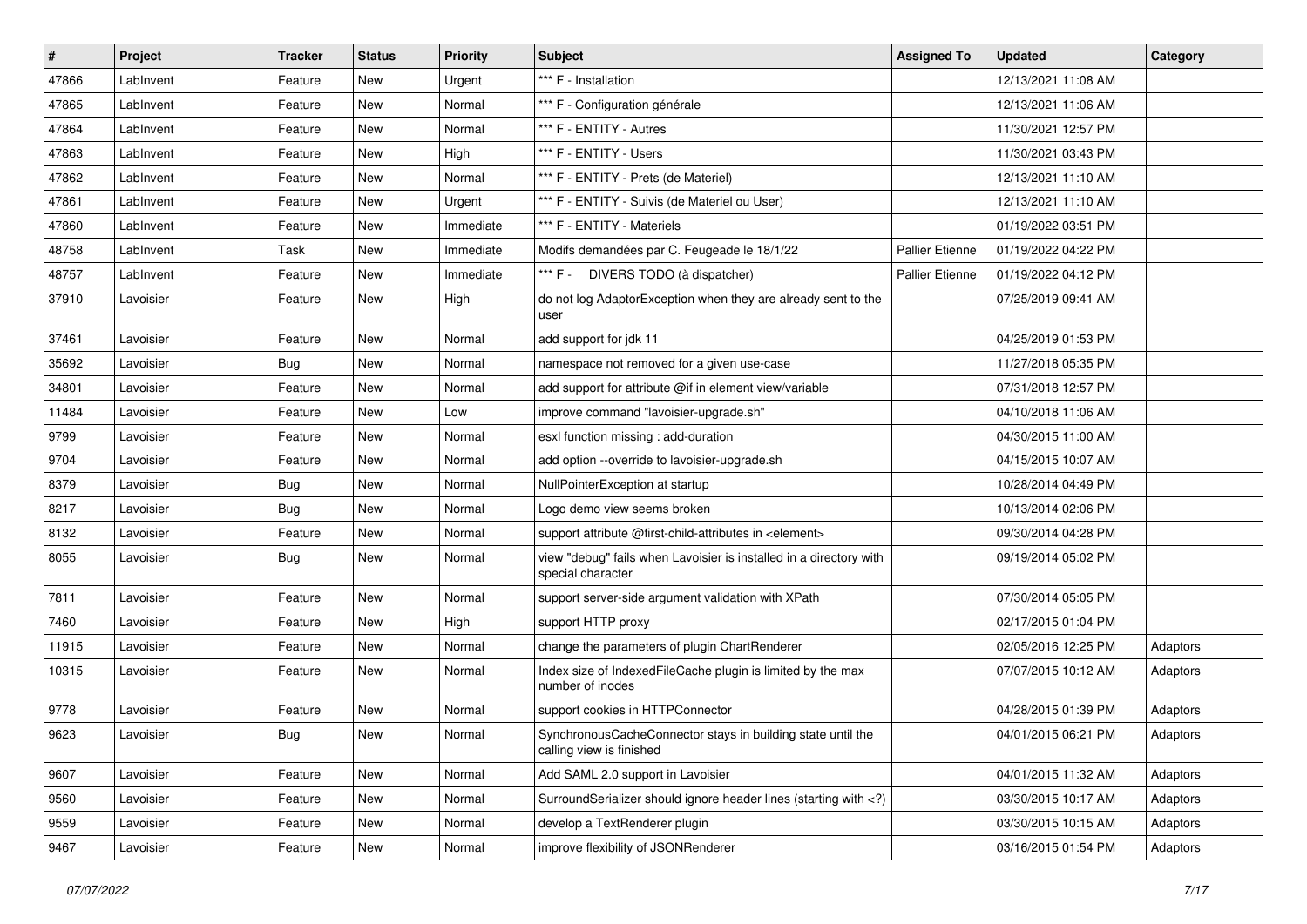| $\sharp$ | Project   | <b>Tracker</b> | <b>Status</b> | <b>Priority</b> | Subject                                                              | <b>Assigned To</b> | <b>Updated</b>      | Category     |
|----------|-----------|----------------|---------------|-----------------|----------------------------------------------------------------------|--------------------|---------------------|--------------|
| 8260     | Lavoisier | Feature        | New           | Normal          | develop plugin ElementProcessor                                      |                    | 10/17/2014 07:10 PM | Adaptors     |
| 8259     | Lavoisier | Feature        | New           | Normal          | support parameter "renderer" in ZipRenderer and<br>GZipRenderer      |                    | 10/17/2014 07:08 PM | Adaptors     |
| 8240     | Lavoisier | Feature        | New           | Normal          | LDAPConnector/LDIFSerializer should generate data in DSML<br>format  |                    | 10/15/2014 06:02 PM | Adaptors     |
| 7649     | Lavoisier | Feature        | New           | Normal          | develop a XMLTemplateProcessor plugin                                |                    | 07/04/2014 05:52 PM | Adaptors     |
| 6687     | Lavoisier | Feature        | New           | Low             | develop a CronTrigger                                                |                    | 03/27/2014 04:36 PM | Adaptors     |
| 6360     | Lavoisier | Feature        | New           | Low             | develop a EntriesProcessor (or a EntriesRenderer)                    |                    | 03/05/2014 03:22 PM | Adaptors     |
| 5009     | Lavoisier | Feature        | New           | Low             | <b>ICalRenderer</b>                                                  |                    | 01/21/2014 06:02 PM | Adaptors     |
| 5008     | Lavoisier | Feature        | New           | Low             | <b>ICalSerializer</b>                                                |                    | 01/21/2014 06:01 PM | Adaptors     |
| 4934     | Lavoisier | Feature        | New           | Low             | implement some additional cache adaptors                             |                    | 02/07/2014 04:59 PM | Adaptors     |
| 4906     | Lavoisier | Feature        | New           | Low             | XPath2SQLTemplate : add support for SQL functions                    |                    | 03/24/2014 10:26 AM | Adaptors     |
| 4905     | Lavoisier | Feature        | New           | Low             | XPath2SQLTemplate: add support for XPath functions                   |                    | 03/24/2014 10:26 AM | Adaptors     |
| 4904     | Lavoisier | Feature        | New           | Low             | XPath2SQLTemplate : add support for ORDER BY                         |                    | 03/24/2014 10:26 AM | Adaptors     |
| 4871     | Lavoisier | Feature        | New           | Low             | ExcelSerializer                                                      |                    | 03/24/2014 10:26 AM | Adaptors     |
| 4870     | Lavoisier | Feature        | New           | Low             | BinarySerializer                                                     |                    | 03/24/2014 10:26 AM | Adaptors     |
| 4867     | Lavoisier | Feature        | New           | Low             | ScalaProcessor                                                       |                    | 03/24/2014 10:26 AM | Adaptors     |
| 4866     | Lavoisier | Feature        | New           | Low             | <b>XQueryConnector</b>                                               |                    | 03/24/2014 10:26 AM | Adaptors     |
| 4865     | Lavoisier | Feature        | New           | Low             | support remote connection in JMXConnector                            |                    | 03/24/2014 10:26 AM | Adaptors     |
| 4863     | Lavoisier | Feature        | New           | .ow             | YAMLRenderer                                                         |                    | 03/24/2014 10:26 AM | Adaptors     |
| 9496     | Lavoisier | Feature        | New           | High            | upgrade to more recent version of JSW                                |                    | 03/18/2015 06:34 PM | <b>Build</b> |
| 9622     | Lavoisier | Feature        | New           | Normal          | add links to fallback views into view "dependencies"                 |                    | 04/01/2015 06:19 PM | Console      |
| 9086     | Lavoisier | Feature        | New           | High            | enable refreshing all notifiable caches with one single click        |                    | 02/09/2015 12:37 PM | Console      |
| 7566     | Lavoisier | Bug            | New           | Low             | fields of view "form" are disabled when they have default value      |                    | 06/27/2014 04:53 PM | Console      |
| 7465     | Lavoisier | Bug            | New           | Normal          | fix all the relative URL used by the web console                     |                    | 06/17/2014 04:57 PM | Console      |
| 7464     | Lavoisier | Feature        | New           | Normal          | replace XSL with HTML template in web console                        |                    | 06/17/2014 04:55 PM | Console      |
| 7325     | Lavoisier | Feature        | New           | Normal          | support filtering dependencies graph by categories                   |                    | 06/04/2014 05:14 PM | Console      |
| 30741    | Lavoisier | Feature        | New           | Low             | add research button on web site                                      |                    | 04/04/2018 10:53 AM | Doc          |
| 30735    | Lavoisier | Feature        | New           | Low             | write documentation about the admin web console                      |                    | 04/04/2018 10:52 AM | Doc          |
| 8380     | Lavoisier | Bug            | New           | Normal          | remove attribute @evaluated from generated adaptors<br>documentation |                    | 10/28/2014 04:51 PM | Doc          |
| 33857    | Lavoisier | Bug            | New           | Normal          | post-processors namespace mapping must be defined in view            |                    | 06/18/2018 01:29 PM | Engine       |
| 33350    | Lavoisier | Feature        | New           | Low             | add a XPath function multireplace()                                  |                    | 05/31/2018 03:49 PM | Engine       |
| 27576    | Lavoisier | Feature        | New           | Normal          | add a parameter "priority" on WhenCreatedTrigger                     |                    | 02/02/2018 03:18 PM | Engine       |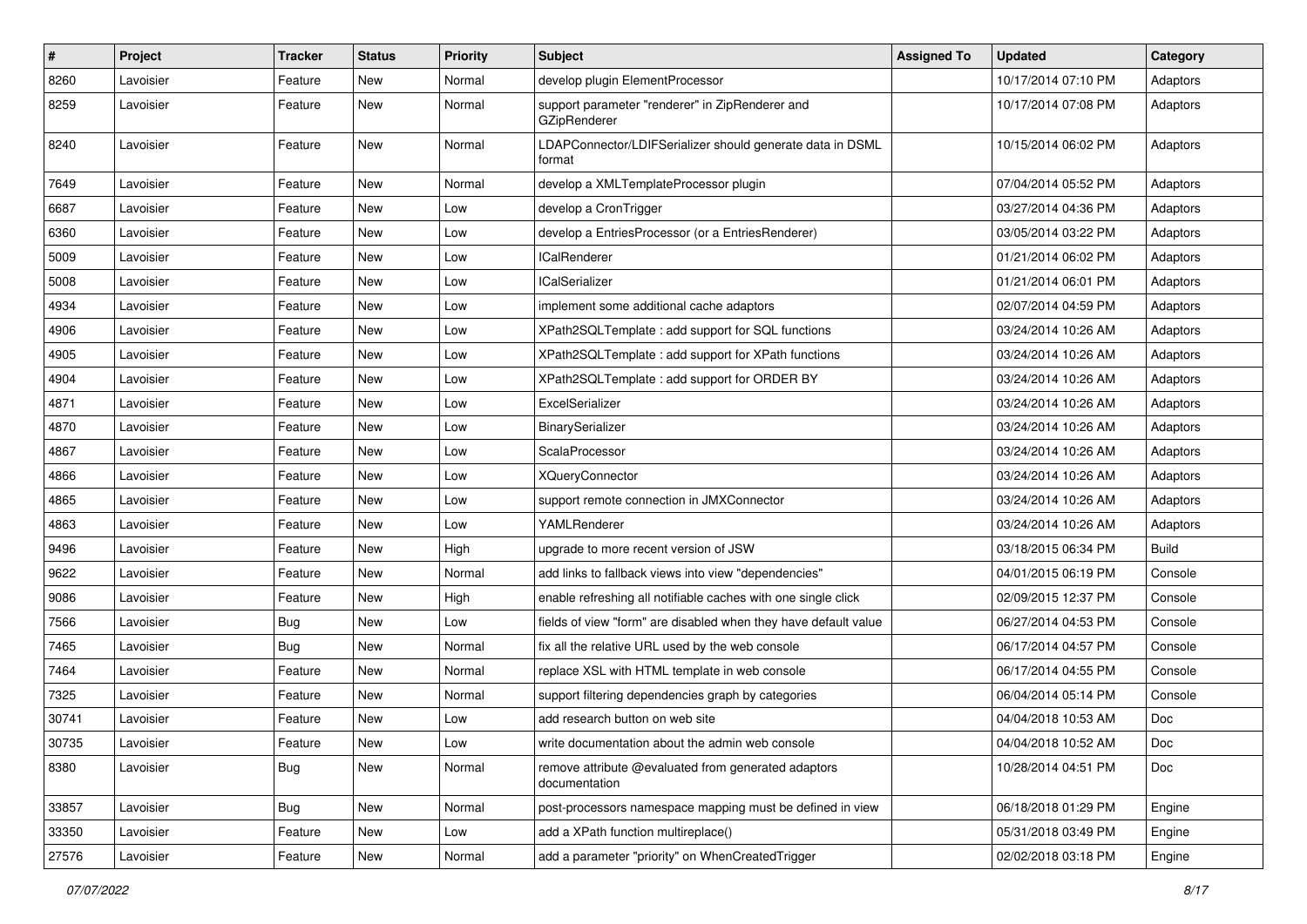| $\vert$ # | Project   | <b>Tracker</b> | <b>Status</b> | <b>Priority</b> | Subject                                                                                                | <b>Assigned To</b> | <b>Updated</b>      | Category                       |
|-----------|-----------|----------------|---------------|-----------------|--------------------------------------------------------------------------------------------------------|--------------------|---------------------|--------------------------------|
| 27570     | Lavoisier | Feature        | New           | Normal          | Notified Trigger should bypass attribute @ignore-during                                                |                    | 02/02/2018 03:05 PM | Engine                         |
| 9624      | Lavoisier | Feature        | New           | Normal          | when cache is empty and being built, user queries should be<br>waiting for it rather than failing      |                    | 04/01/2015 06:30 PM | Engine                         |
| 9606      | Lavoisier | Feature        | New           | High            | add attribute @encoding to element <connector></connector>                                             |                    | 03/31/2015 06:29 PM | Engine                         |
| 9564      | Lavoisier | Feature        | New           | Normal          | reorganize <pre-renderer> section</pre-renderer>                                                       |                    | 03/30/2015 10:37 AM | Engine                         |
| 9562      | Lavoisier | Feature        | New           | Normal          | re-implement <pre-renderers> in streaming mode</pre-renderers>                                         |                    | 03/30/2015 10:32 AM | Engine                         |
| 8405      | Lavoisier | Feature        | New           | Normal          | implement XPath function choose not null(arg1, arg2)                                                   |                    | 10/30/2014 02:21 PM | Engine                         |
| 8404      | Lavoisier | Feature        | New           | Normal          | support parameters in <pre-renderers></pre-renderers>                                                  |                    | 10/30/2014 11:03 AM | Engine                         |
| 8258      | Lavoisier | Feature        | New           | Normal          | add attribute @default to <renderers></renderers>                                                      |                    | 10/17/2014 07:07 PM | Engine                         |
| 8241      | Lavoisier | Feature        | New           | Normal          | improve dropdown list of view "form"                                                                   |                    | 10/15/2014 06:05 PM | Engine                         |
| 7619      | Lavoisier | Feature        | New           | Normal          | replace @INCLUDES with #include in properties files                                                    |                    | 07/04/2014 11:17 AM | Engine                         |
| 7461      | Lavoisier | Feature        | New           | High            | add XPath function url()                                                                               |                    | 02/17/2015 01:04 PM | Engine                         |
| 6353      | Lavoisier | Feature        | New           | Low             | support new parameter type "Language"                                                                  |                    | 03/24/2014 10:40 AM | Engine                         |
| 6325      | Lavoisier | Feature        | New           | Low             | enable limiting the maximum output size                                                                |                    | 03/24/2014 10:40 AM | Engine                         |
| 6303      | Lavoisier | Feature        | New           | Low             | support attributes @package and @id on <config></config>                                               |                    | 03/24/2014 10:31 AM | Engine                         |
| 6260      | Lavoisier | Feature        | New           | Low             | support introspection of view-template                                                                 |                    | 03/24/2014 10:40 AM | Engine                         |
| 5558      | Lavoisier | Feature        | New           | Low             | add XPath function build xpath()                                                                       |                    | 11/29/2013 09:58 AM | Engine                         |
| 5090      | Lavoisier | Feature        | New           | Low             | add new adaptor type : <writer></writer>                                                               |                    | 03/24/2014 10:26 AM | Engine                         |
| 7463      | Lavoisier | Feature        | New           | Normal          | add attribute tpl:url.                                                                                 |                    | 06/17/2014 04:54 PM | <b>HTML Template</b><br>Engine |
| 32928     | Lavoisier | Feature        | New           | Normal          | support enumeration in route properties                                                                |                    | 05/18/2018 02:23 PM | Service                        |
| 20738     | Lavoisier | <b>Bug</b>     | New           | Low             | Stacktrace                                                                                             |                    | 08/30/2017 10:39 AM | Stacktrace                     |
| 26907     | Lavoisier | Feature        | New           | Normal          | implement XPath function format-number()                                                               |                    | 01/10/2018 03:18 PM | <b>XML Template</b><br>Engine  |
| 11100     | Lavoisier | Bug            | New           | Normal          | <element-ignore> should not remove the namespace<br/>declaration (xmlns)</element-ignore>              |                    | 10/16/2015 01:48 PM | <b>XML Template</b><br>Engine  |
| 9563      | Lavoisier | Feature        | New           | Normal          | support <elements-ignore> into <element-create-as-parent></element-create-as-parent></elements-ignore> |                    | 03/30/2015 10:30 AM | <b>XML Template</b><br>Engine  |
| 8817      | Lavoisier | Feature        | New           | Normal          | develop a XML template optimizer                                                                       |                    | 12/19/2014 05:10 PM | <b>XML Template</b><br>Engine  |
| 8261      | Lavoisier | Feature        | New           | Normal          | support attribute @out-xpath on <element></element>                                                    |                    | 10/17/2014 07:15 PM | <b>XML Template</b><br>Engine  |
| 8172      | Lavoisier | Feature        | New           | Normal          | support XPath function append()                                                                        |                    | 10/06/2014 10:43 AM | <b>XML Template</b><br>Engine  |
| 5477      | Lavoisier | Bug            | Assigned      | Normal          | problem avec HTMLSerializer                                                                            | Lequeux Olivier    | 11/15/2013 11:25 AM | Adaptors                       |
| 5442      | Lavoisier | Feature        | New           | Low             | create a view 'stoppoint'                                                                              | Lequeux Olivier    | 10/29/2013 05:02 PM | Console                        |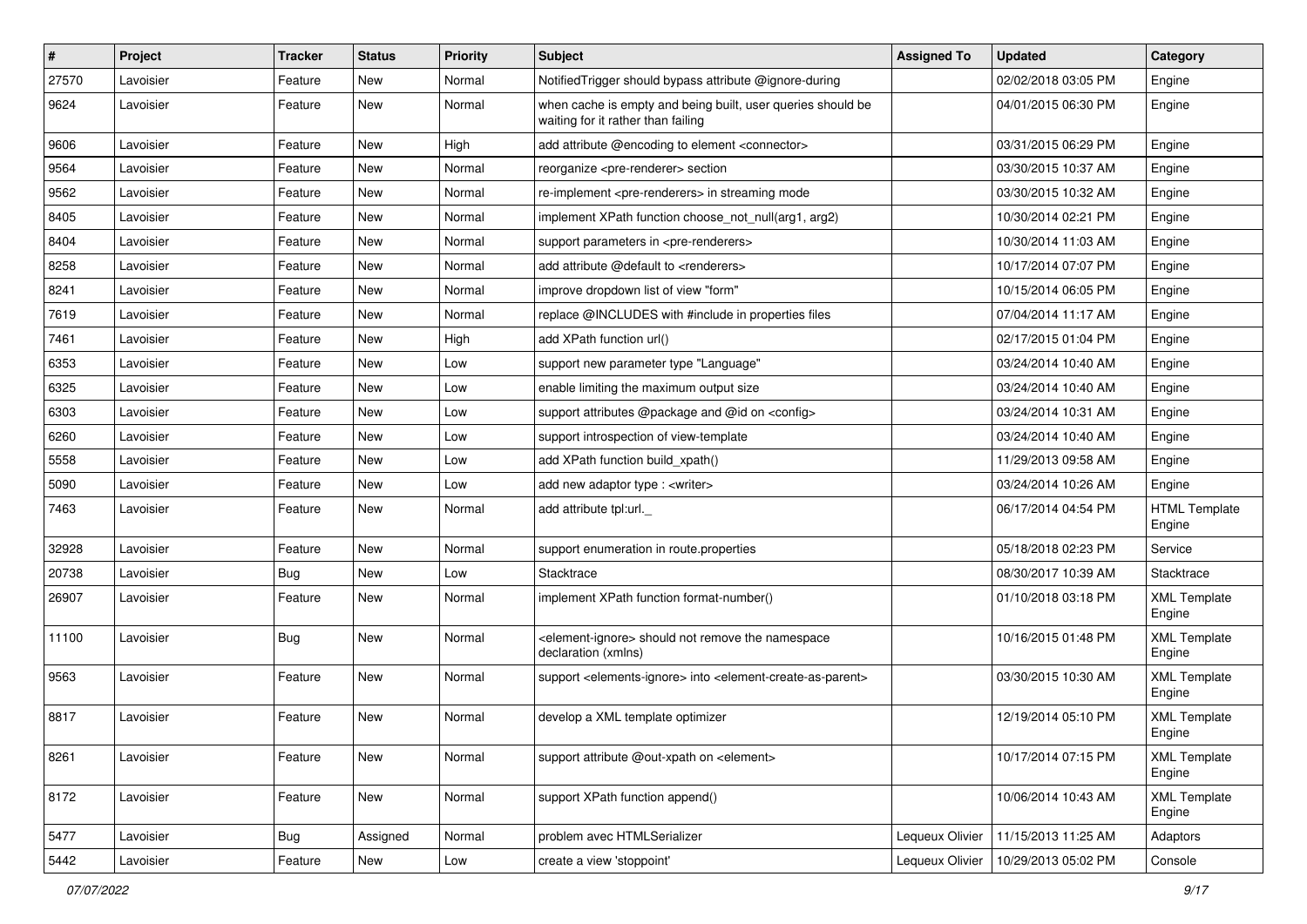| $\#$  | Project                  | <b>Tracker</b> | <b>Status</b> | <b>Priority</b> | <b>Subject</b>                                                                                                            | <b>Assigned To</b> | <b>Updated</b>      | Category                      |
|-------|--------------------------|----------------|---------------|-----------------|---------------------------------------------------------------------------------------------------------------------------|--------------------|---------------------|-------------------------------|
| 5051  | Lavoisier                | Support        | New           | Normal          | Explain cache trigger workflow                                                                                            | Lequeux Olivier    | 09/13/2013 10:36 AM | Doc                           |
| 41294 | Lavoisier                | Feature        | <b>New</b>    | High            | add support for attribute @null in namespace<br>http://software.in2p3.fr/lavoisier/tables.xsd                             | Reynaud<br>Sylvain | 09/25/2020 03:38 PM | Engine                        |
| 29154 | Lavoisier                | Bug            | New           | Normal          | wrong context when mixing <element-create-as-parent> and<br/><element-create></element-create></element-create-as-parent> | Reynaud<br>Sylvain | 03/06/2018 11:09 AM | <b>XML Template</b><br>Engine |
| 27459 | Lavoisier                | Bug            | New           | Normal          | namespace disappear when root node is renamed                                                                             | Reynaud<br>Sylvain | 01/31/2018 02:44 PM | <b>XML Template</b><br>Engine |
| 26766 | Lavoisier                | Bug            | New           | Low             | prefix-namespace mapping is moved to the wrong node                                                                       | Reynaud<br>Sylvain | 01/03/2018 05:32 PM | <b>XML Template</b><br>Engine |
| 6864  | Lavoisier                | Feature        | New           | Low             | support IP v6 in adaptor IPAddressAuthenticator                                                                           | Schwarz Lionel     | 04/15/2014 02:11 PM | Adaptors                      |
| 5525  | Lavoisier                | Feature        | Assigned      | Low             | enable configuring trust-store with a directory                                                                           | Schwarz Lionel     | 11/19/2013 03:16 PM | Service                       |
| 2112  | LC2                      | Feature        | New           | Low             | Rorc lib                                                                                                                  |                    | 04/08/2013 06:11 PM |                               |
| 2076  | LC <sub>2</sub>          | Feature        | New           | Low             | Finer grained report for boot Crocus script                                                                               |                    | 10/11/2011 02:18 PM |                               |
| 17192 | LC <sub>2</sub>          | Bug            | Assigned      | Normal          | The channel 1 is wrongly displayed as 0 even if correctly used                                                            | Lafage Vincent     | 03/16/2017 05:18 PM |                               |
| 8369  | LC2                      | Feature        | <b>New</b>    | Normal          | Standardize by relying on GNU getopt instead of proprietary<br>cmdline                                                    | Lafage Vincent     | 10/27/2014 07:06 PM |                               |
| 8099  | LC2                      | Feature        | <b>New</b>    | High            | Add business rule forbidding empty CRT-DSP configuration (at<br>least 1 manu per CRT DSP)                                 | Lafage Vincent     | 10/27/2014 07:00 PM |                               |
| 2431  | LC <sub>2</sub>          | Feature        | Assigned      | Normal          | Enforce stricter checks on startup precondition                                                                           | Lafage Vincent     | 02/03/2012 09:54 PM |                               |
| 2373  | LC2                      | Bug            | Assigned      | Low             | Test of responsivity                                                                                                      | Lafage Vincent     | 12/20/2011 03:50 PM |                               |
| 2118  | LC2                      | Feature        | <b>New</b>    | Low             | Prepare the Command Line Interface of validator to parse<br>rdRam                                                         | Lafage Vincent     | 10/20/2011 04:20 PM |                               |
| 1258  | LC <sub>2</sub>          | Support        | Assigned      | Low             | Better report of mute FRT                                                                                                 | Lafage Vincent     | 09/18/2012 06:15 PM |                               |
| 1255  | LC <sub>2</sub>          | Feature        | Assigned      | Low             | Provide proper Shared-Object name to libraries                                                                            | Lafage Vincent     | 01/17/2011 01:39 PM |                               |
| 1254  | LC <sub>2</sub>          | Feature        | Assigned      | Low             | Add Tooltip for the three LC2 modes                                                                                       | Lafage Vincent     | 01/17/2011 01:34 PM |                               |
| 1253  | LC <sub>2</sub>          | Bug            | Assigned      | Low             | use / harden checks of getline                                                                                            | Lafage Vincent     | 01/17/2011 01:32 PM |                               |
| 1252  | LC <sub>2</sub>          | Bug            | Assigned      | Low             | What is the proper Parsing Algorithm?                                                                                     | Lafage Vincent     | 01/17/2011 11:34 AM |                               |
| 1235  | LC2                      | Bug            | Assigned      | Low             | shared-lib-calls-exit                                                                                                     | Lafage Vincent     | 01/13/2011 12:16 AM |                               |
| 1232  | LC <sub>2</sub>          | Feature        | Assigned      | Low             | Include parseCrocusVersion in the Crocus Thread                                                                           | Lafage Vincent     | 01/12/2011 12:18 AM |                               |
| 1231  | LC <sub>2</sub>          | Feature        | Assigned      | Low             | Include boot in the Crocus Thread                                                                                         | Lafage Vincent     | 01/12/2011 12:16 AM |                               |
| 1156  | LC2                      | Feature        | Assigned      | High            | query Marc Status generation & validation options                                                                         | Lafage Vincent     | 12/07/2010 04:54 PM |                               |
| 2109  | LPC Service Informatique | Support        | New           | Low             | imprimantes                                                                                                               | Jammes<br>Fabrice  | 10/19/2011 10:12 AM |                               |
| 11561 | LST stereo trigger study | Task           | <b>New</b>    | Normal          | Small-scale MC production for testing the effect of LST-MST<br>stereo trigger                                             | Hrupec Dario       | 04/15/2016 03:34 PM |                               |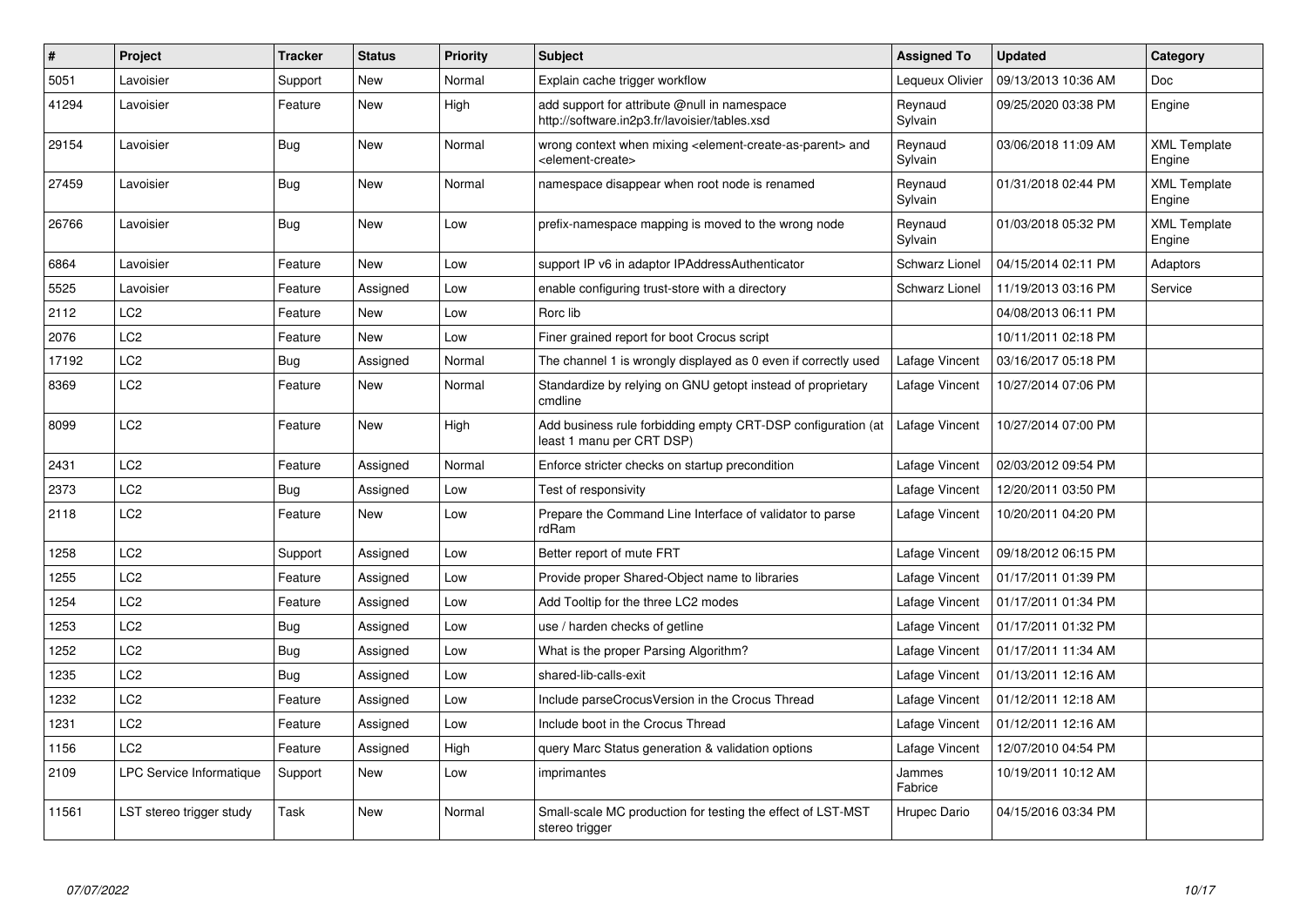| $\sharp$ | Project                           | <b>Tracker</b> | <b>Status</b> | <b>Priority</b> | <b>Subject</b>                                                            | <b>Assigned To</b>   | <b>Updated</b>      | Category                         |
|----------|-----------------------------------|----------------|---------------|-----------------|---------------------------------------------------------------------------|----------------------|---------------------|----------------------------------|
| 11452    | LSTCam low-level data<br>analysis | Task           | New           | High            | Definition of LST mini-camera tests                                       | Nakajima<br>Daisuke  | 05/31/2018 04:54 PM |                                  |
| 31881    | Narval Standalone                 | Feature        | New           | Normal          | Logs de l'instance                                                        | Théo Le Guen         | 04/24/2018 03:59 PM |                                  |
| 35044    | operations-portal-users           | Feature        | <b>New</b>    | Normal          | New ROD dashboard                                                         |                      | 09/20/2018 10:42 AM | Dashboard                        |
| 23257    | operations-portal-users           | Bug            | <b>New</b>    | Normal          | Downtime notification admin page                                          |                      | 10/25/2017 03:57 PM | Downtime<br>Notification         |
| 35045    | operations-portal-users           | Feature        | <b>New</b>    | Normal          | Tasks for the release                                                     |                      | 09/20/2018 10:48 AM | Others                           |
| 597      | Oval                              | Feature        | New           | Normal          | YAML comme langage de configuration ?                                     |                      | 05/11/2010 01:36 PM |                                  |
| 1083     | Oval                              | Bug            | New           | Immediate       | oval log -gui                                                             |                      | 11/16/2010 11:45 AM | <b>Command Line</b><br>Interface |
| 1082     | Oval                              | Bug            | <b>New</b>    | Low             | NO DIFF                                                                   |                      | 11/16/2010 11:44 AM | <b>Command Line</b><br>Interface |
| 905      | Oval                              | Bug            | <b>New</b>    | Urgent          | Use of parenthesis in diffline regular expression                         | <b>Chamont David</b> | 09/14/2010 06:17 PM | Diff command                     |
| 33       | Oval                              | Feature        | <b>New</b>    | Normal          | Support for gzipped ref files                                             | <b>Chamont David</b> | 02/16/2009 07:23 PM | Diff command                     |
| 35       | Oval                              | Feature        | <b>New</b>    | Normal          | Give less importance to the build step                                    | <b>Chamont David</b> | 02/16/2009 07:41 PM | Documentation                    |
| 32       | Oval                              | Bug            | <b>New</b>    | Normal          | Write a more detailed configuration doc                                   | <b>Chamont David</b> | 02/16/2009 07:18 PM | Documentation                    |
| 37       | Oval                              | Feature        | <b>New</b>    | Low             | Automatically select the shell flavor                                     | <b>Chamont David</b> | 02/16/2009 07:44 PM | Implementation                   |
| 34       | Oval                              | Feature        | <b>New</b>    | Normal          | Extend input/output control                                               | <b>Chamont David</b> | 02/16/2009 07:27 PM | Implementation                   |
| 26       | Oval                              | Bug            | <b>New</b>    | LOW             | Commands options not well propagated, when declared within<br>an OvalFile | <b>Chamont David</b> | 02/16/2009 06:50 PM | Implementation                   |
| 25       | Oval                              | Bug            | <b>New</b>    | Low             | Temporary files after a crash                                             | <b>Chamont David</b> | 02/16/2009 06:46 PM | Implementation                   |
| 22       | Oval                              | <b>Bug</b>     | <b>New</b>    | Low             | Deliver messages when ISA fails                                           | <b>Chamont David</b> | 02/16/2009 06:22 PM | Implementation                   |
| 923      | Oval                              | Feature        | <b>New</b>    | Normal          | oval reset                                                                | <b>Chamont David</b> | 09/20/2010 05:16 PM | Other                            |
| 36       | Oval                              | Feature        | <b>New</b>    | LOW             | Extend tasks with begin/end directory commands                            | <b>Chamont David</b> | 02/16/2009 07:42 PM | Other                            |
| 29       | Oval                              | Feature        | New           | Low             | The build tool should handle directories?                                 | Chamont David        | 02/16/2009 07:06 PM | Other                            |
| 28       | Oval                              | <b>Bug</b>     | <b>New</b>    | Low             | "oval validate" should remove differences in "oval log"                   | <b>Chamont David</b> | 12/08/2010 09:47 PM | Other                            |
| 21       | Oval                              | Bug            | <b>New</b>    | Normal          | What happens when a subdirectory is reused in several<br>environments?    | Chamont David        | 02/16/2009 07:00 PM | OvalFile                         |
| 174      | Oval                              | Feature        | <b>New</b>    | High            | oval run -o                                                               | <b>Chamont David</b> | 10/02/2009 02:47 PM | Run command                      |
| 172      | Oval                              | Bug            | New           | Urgent          | Automatic variables                                                       | <b>Chamont David</b> | 10/02/2009 02:24 PM | Run command                      |
| 31       | Oval                              | Feature        | <b>New</b>    | Normal          | Apply a command to a subdirectory subset?                                 | <b>Chamont David</b> | 02/16/2009 07:14 PM | Run command                      |
| 30       | Oval                              | Feature        | <b>New</b>    | High            | Use environments as targets to the step commands                          | <b>Chamont David</b> | 02/16/2009 07:12 PM | Run command                      |
| 27       | Oval                              | <b>Bug</b>     | New           | Low             | Some commands should not require a current valid directory                | <b>Chamont David</b> | 02/16/2009 06:51 PM | Site Customization<br>& Flavors  |
| 12978    | PEM                               | <b>Bug</b>     | New           | Low             | pem-sync pull                                                             |                      | 03/24/2016 05:11 PM |                                  |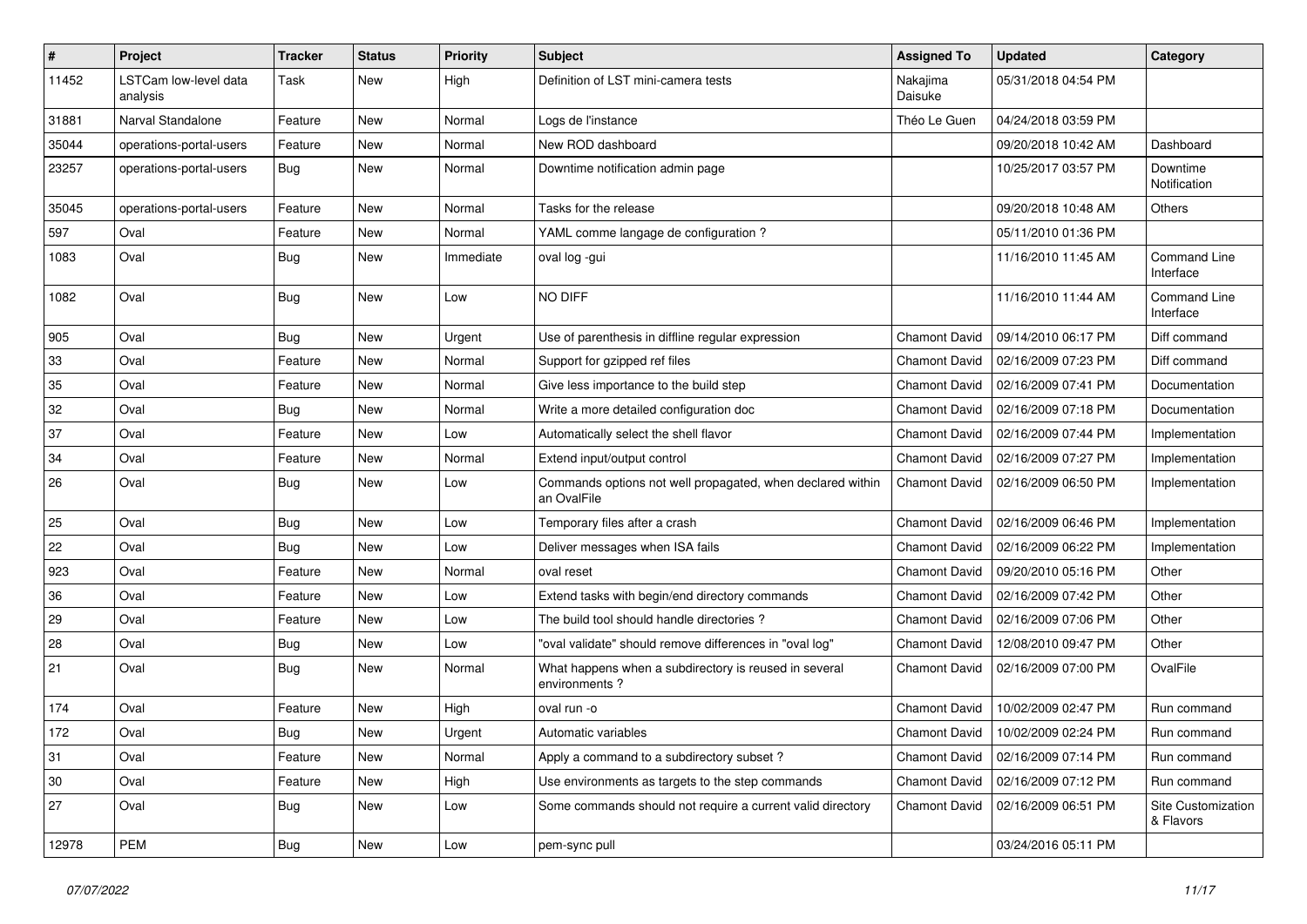| $\pmb{\sharp}$ | Project      | <b>Tracker</b> | <b>Status</b> | <b>Priority</b> | <b>Subject</b>                                                                 | <b>Assigned To</b>  | <b>Updated</b>      | Category |
|----------------|--------------|----------------|---------------|-----------------|--------------------------------------------------------------------------------|---------------------|---------------------|----------|
| 12976          | <b>PEM</b>   | Feature        | New           | Low             | pem-sync co_pem                                                                |                     | 03/24/2016 05:00 PM |          |
| 12975          | <b>PEM</b>   | Feature        | <b>New</b>    | Normal          | pem-sync co_pem                                                                |                     | 03/24/2016 04:54 PM |          |
| 12974          | <b>PEM</b>   | Feature        | New           | Normal          | pem-sync cp_pem                                                                |                     | 03/24/2016 04:52 PM |          |
| 12963          | <b>PEM</b>   | Bug            | <b>New</b>    | Normal          | add tool crash                                                                 |                     | 03/24/2016 09:10 AM |          |
| 12962          | <b>PEM</b>   | Bug            | <b>New</b>    | Normal          | pem-sync list ???                                                              |                     | 03/24/2016 09:05 AM |          |
| 12961          | <b>PEM</b>   | Feature        | <b>New</b>    | Normal          | PEM version                                                                    |                     | 03/24/2016 09:03 AM |          |
| 10314          | <b>PEM</b>   | Bug            | <b>New</b>    | High            | Environment compliant with CLI                                                 |                     | 07/07/2015 09:57 AM |          |
| 10313          | <b>PEM</b>   | <b>Bug</b>     | New           | Normal          | Error message to change !                                                      |                     | 07/07/2015 09:51 AM |          |
| 10274          | <b>PEM</b>   | <b>Bug</b>     | <b>New</b>    | Normal          | SYSTEM.ASSERTIONS.ASSERT_FAILURE                                               |                     | 07/01/2015 11:12 AM |          |
| 10273          | <b>PEM</b>   | Feature        | <b>New</b>    | Normal          | Easier configuration process                                                   |                     | 07/01/2015 11:11 AM |          |
| 9534           | Pipelet      | Feature        | New           | Normal          | logging of stdout and stderr                                                   |                     | 03/25/2015 02:31 PM |          |
| 8262           | Pipelet      | Feature        | New           | Normal          | LocalRepository: recursive search of segment source script                     |                     | 10/19/2014 05:13 PM |          |
| 3992           | Pipelet      | Feature        | <b>New</b>    | Low             | directory in data with specific color                                          |                     | 02/20/2013 05:19 PM |          |
| 3954           | Pipelet      | Task           | <b>New</b>    | Low             | Documentation: Environment cheat sheet                                         |                     | 02/13/2013 11:00 AM |          |
| 2753           | Pipelet      | <b>Bug</b>     | <b>New</b>    | Urgent          | retrieve hook name from source code                                            |                     | 05/22/2012 02:36 PM |          |
| 1566           | Pipelet      | Bug            | New           | Low             | Bug daemon cherrypy on Macintosh                                               |                     | 05/10/2011 12:14 PM |          |
| 1437           | Pipelet      | <b>Bug</b>     | New           | Normal          | str_parents not updated in time for glob_parent                                |                     | 03/10/2011 05:51 PM |          |
| 1337           | Pipelet      | Task           | <b>New</b>    | Normal          | logged_subprocess improvement                                                  |                     | 03/08/2011 09:07 PM |          |
| 1336           | Pipelet      | Task           | <b>New</b>    | Low             | Add comments in multiplex                                                      |                     | 02/24/2011 10:17 AM |          |
| 1178           | Pipelet      | Task           | <b>New</b>    | High            | writing mysql and postgre backends                                             |                     | 02/13/2013 10:49 AM |          |
| 4068           | Pipelet      | Bug            | <b>New</b>    | High            | Tagging works randomly with konqueror                                          |                     | 03/07/2013 10:39 AM | Web      |
| 734            | Pipelet      | Feature        | Assigned      | Low             | Rapport Latex                                                                  | <b>Betoule Marc</b> | 02/10/2011 11:52 PM | Engine   |
| 723            | Pipelet      | Bug            | Assigned      | Urgent          | Timers on lock                                                                 | <b>Betoule Marc</b> | 03/08/2011 09:07 PM | Engine   |
| 748            | Pipelet      | Feature        | <b>New</b>    | Low             | Git and CVS repositories                                                       | Le Jeune<br>Maude   | 03/11/2011 11:41 AM |          |
| 51514          | PyROS        | Task           | <b>New</b>    | Normal          | <b>LOG</b>                                                                     |                     | 06/29/2022 07:37 AM |          |
| 49890          | <b>PyROS</b> | Task           | <b>New</b>    | Normal          | Global Start & Stop (safe)                                                     |                     | 03/16/2022 04:52 PM |          |
| 49889          | PyROS        | Task           | <b>New</b>    | Normal          | Backup                                                                         |                     | 03/16/2022 04:49 PM |          |
| 49888          | PyROS        | Task           | New           | Normal          | Firewall                                                                       |                     | 03/16/2022 04:48 PM |          |
| 49887          | PyROS        | Task           | <b>New</b>    | Normal          | Hardware                                                                       |                     | 03/16/2022 04:47 PM |          |
| 49886          | PyROS        | Task           | New           | Normal          | System watch (Nagios, )                                                        |                     | 03/16/2022 04:47 PM |          |
| 49885          | PyROS        | Task           | New           | Normal          | <b>Network</b>                                                                 |                     | 03/16/2022 04:46 PM |          |
| 49878          | <b>PyROS</b> | Task           | New           | Normal          | SF02-SCP integration - Lancement auto de l'agent de gestion<br>du SP lifecycle |                     | 06/28/2022 10:04 PM |          |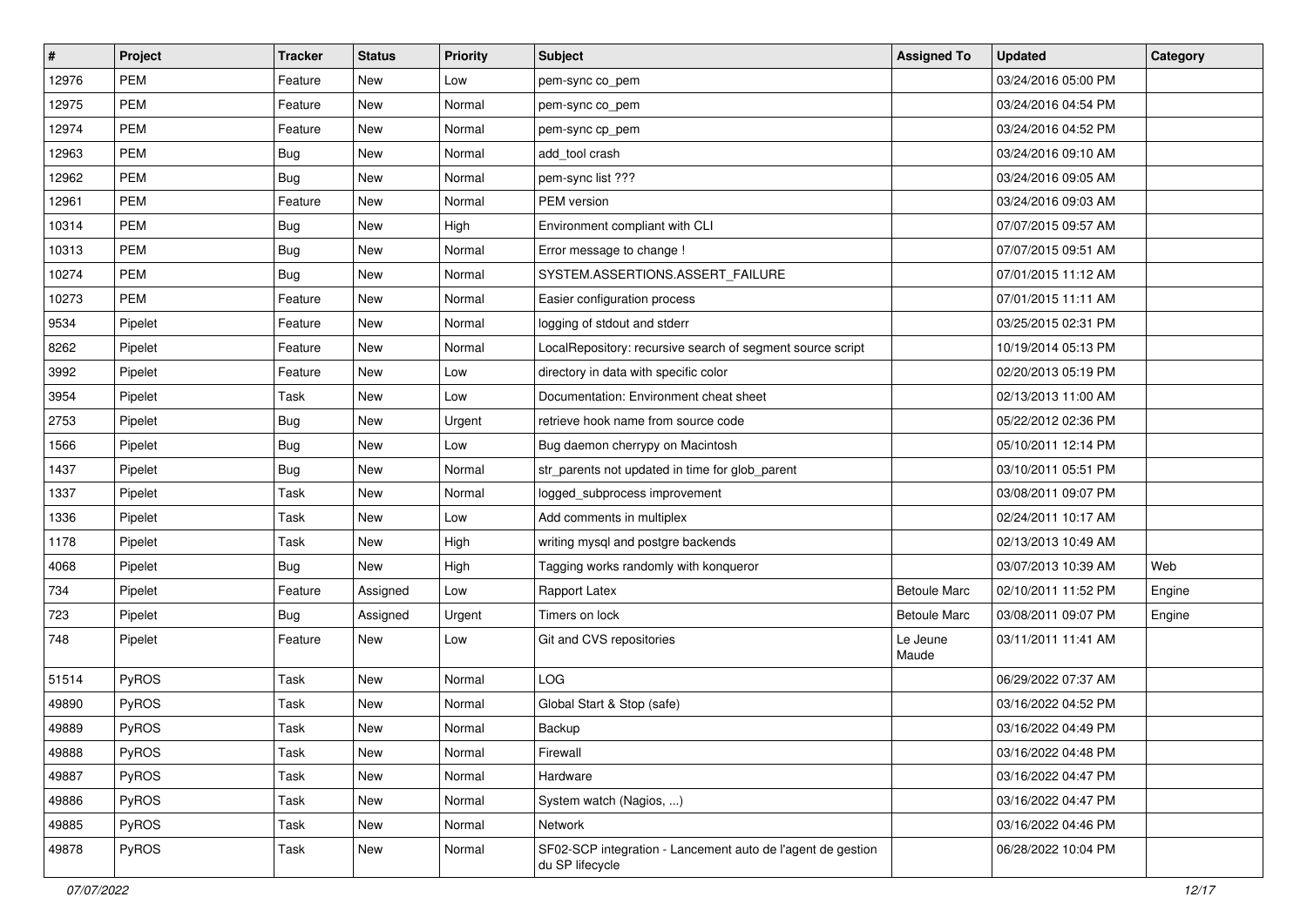| $\vert$ # | Project      | <b>Tracker</b> | <b>Status</b> | <b>Priority</b> | Subject                                                                                                                                  | <b>Assigned To</b> | <b>Updated</b>      | Category |
|-----------|--------------|----------------|---------------|-----------------|------------------------------------------------------------------------------------------------------------------------------------------|--------------------|---------------------|----------|
| 49876     | <b>PyROS</b> | Task           | New           | Normal          | Guitastro integration                                                                                                                    |                    | 03/16/2022 07:28 AM |          |
| 49875     | PyROS        | Task           | <b>New</b>    | Normal          | (classic) Installation Guitastro & dependencies                                                                                          |                    | 03/16/2022 07:27 AM |          |
| 49874     | PyROS        | Task           | New           | Normal          | (docker) Installation Guitastro & dependencies                                                                                           |                    | 06/28/2022 10:11 PM |          |
| 49872     | PyROS        | Task           | New           | Normal          | Restauration de la config par défaut                                                                                                     |                    | 03/15/2022 11:10 PM |          |
| 49871     | PyROS        | Task           | <b>New</b>    | Normal          | Config par défaut (à définir)                                                                                                            |                    | 03/15/2022 11:11 PM |          |
| 49870     | <b>PyROS</b> | Task           | <b>New</b>    | Normal          | Config générale : logo, pagination, couleurs, options générales,<br>options par feature,                                                 |                    | 03/15/2022 11:11 PM |          |
| 49543     | PyROS        | Task           | <b>New</b>    | Normal          | Users View (list & 1)                                                                                                                    |                    | 02/23/2022 06:06 PM |          |
| 49262     | <b>PyROS</b> | Task           | In progress   | Normal          | Sequence Validation                                                                                                                      |                    | 02/03/2022 02:50 PM |          |
| 49253     | PyROS        | Task           | <b>New</b>    | Normal          | READ 1 & list                                                                                                                            |                    | 02/21/2022 03:21 PM |          |
| 49252     | <b>PyROS</b> | Task           | New           | Normal          | <b>WEB FORM</b>                                                                                                                          |                    | 02/17/2022 01:59 PM |          |
| 49250     | PyROS        | Task           | New           | Normal          | <b>CREATE/UPDATE Sequence</b>                                                                                                            |                    | 02/23/2022 12:02 PM |          |
| 49249     | PyROS        | Task           | In progress   | Normal          | General Menu for this feature                                                                                                            |                    | 02/03/2022 09:39 AM |          |
| 49247     | <b>PyROS</b> | Task           | New           | Normal          | State diagram (doc)                                                                                                                      |                    | 02/03/2022 09:34 AM |          |
| 49246     | PyROS        | Task           | <b>New</b>    | Normal          | Sequence Lifecycle (status)                                                                                                              |                    | 02/03/2022 09:34 AM |          |
| 49210     | PyROS        | Task           | <b>New</b>    | Normal          | <b>CONFIGURATION GENERALE</b>                                                                                                            |                    | 03/15/2022 11:11 PM |          |
| 49157     | PyROS        | Task           | New           | Normal          | Super Super Agent qui surveille l'ensemble des super agents<br>sur chaque noeud (?)                                                      |                    | 01/31/2022 12:12 PM |          |
| 49156     | PyROS        | Task           | <b>New</b>    | Normal          | Super Agent qui démarre et stoppe les autres agents, et<br>surveille leur bonne santé (les relance si besoin) => sur chaque<br>noeud (?) |                    | 01/31/2022 12:12 PM |          |
| 49155     | PyROS        | Task           | <b>New</b>    | Normal          | Architecture décentralisée en plusieurs noeuds<br>(communication via BD)                                                                 |                    | 01/31/2022 12:09 PM |          |
| 49152     | PyROS        | Task           | <b>New</b>    | Normal          | RUN/EXEC - Start & Stop software (et Agents)                                                                                             |                    | 05/24/2022 02:55 PM |          |
| 49151     | PyROS        | Task           | New           | Normal          | Script central (pyros.py)                                                                                                                |                    | 01/31/2022 11:36 AM |          |
| 49149     | <b>PyROS</b> | Task           | <b>New</b>    | High            | SCRIPT RUN (PYROS/pyros.py) (uniquement pour la partie<br>execution)                                                                     |                    | 05/24/2022 02:55 PM |          |
| 49136     | PyROS        | Task           | <b>New</b>    | Normal          | GF03-INFRA - Logging integration (general logs & agents)                                                                                 |                    | 06/29/2022 07:25 AM |          |
| 49135     | PyROS        | Task           | <b>New</b>    | Normal          | SF15-SST integration (agents, start, stop, commands)                                                                                     |                    | 06/29/2022 07:23 AM |          |
| 49134     | <b>PyROS</b> | Task           | New           | Normal          | SF14-OBC integration                                                                                                                     |                    | 01/29/2022 12:52 AM |          |
| 49133     | PyROS        | Task           | New           | Normal          | SF13-IAF integration                                                                                                                     |                    | 01/29/2022 12:47 AM |          |
| 49132     | PyROS        | Task           | New           | Normal          | SF12-IAN integration                                                                                                                     |                    | 01/29/2022 12:48 AM |          |
| 49131     | PyROS        | Task           | New           | Normal          | SF11-IPC integration                                                                                                                     |                    | 01/29/2022 12:46 AM |          |
| 49130     | PyROS        | Task           | New           | Normal          | SF10-CAL integration                                                                                                                     |                    | 01/29/2022 12:46 AM |          |
| 49129     | PyROS        | Task           | New           | Normal          | SF09-CMC integration                                                                                                                     |                    | 01/29/2022 12:46 AM |          |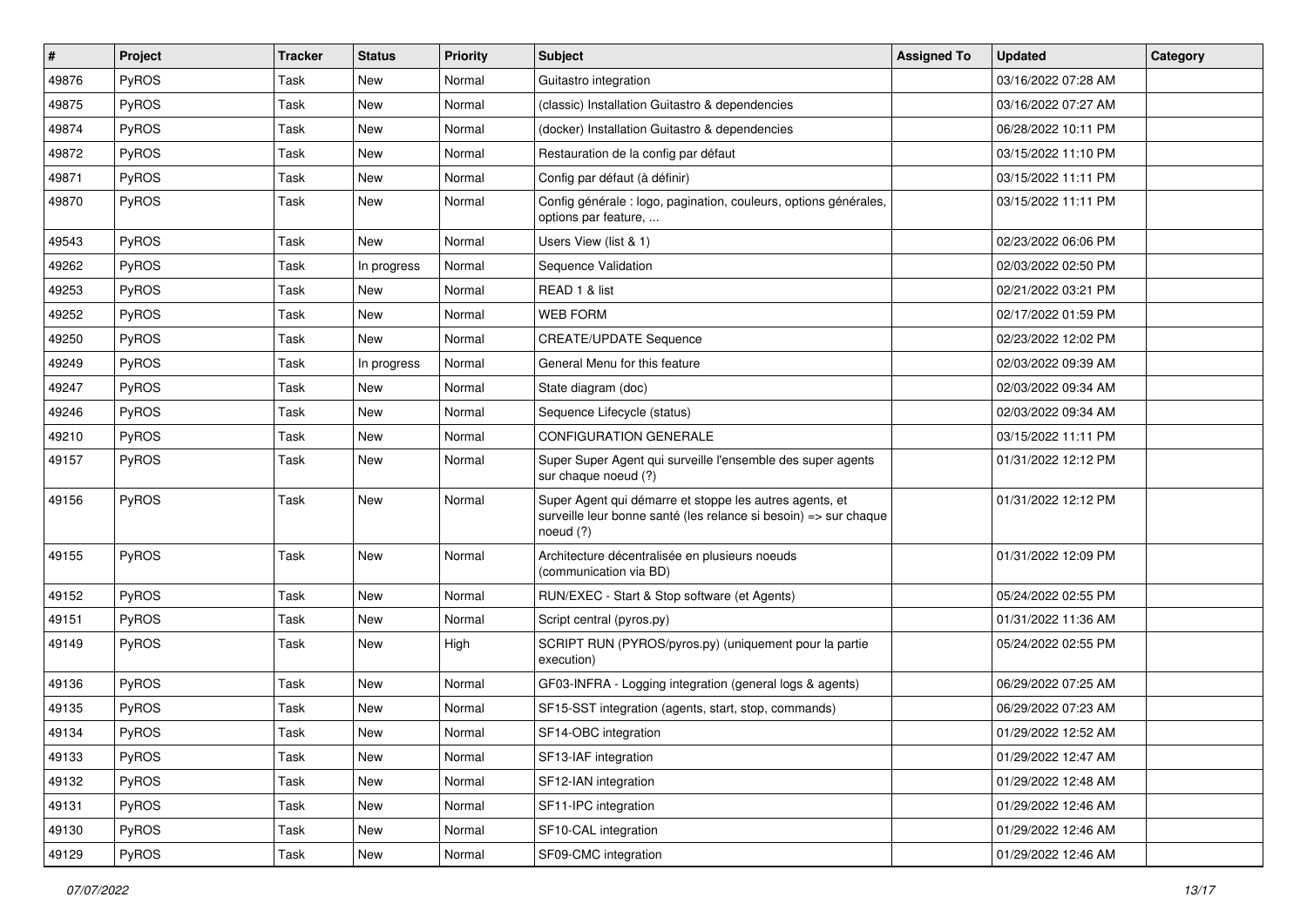| $\vert$ # | Project | <b>Tracker</b> | <b>Status</b> | <b>Priority</b> | <b>Subject</b>                                                                             | <b>Assigned To</b> | <b>Updated</b>      | Category |
|-----------|---------|----------------|---------------|-----------------|--------------------------------------------------------------------------------------------|--------------------|---------------------|----------|
| 49128     | PyROS   | Task           | New           | Normal          | SF08-EXE integration                                                                       |                    | 01/29/2022 12:45 AM |          |
| 49127     | PyROS   | Task           | <b>New</b>    | Normal          | SF07-PLN integration                                                                       |                    | 01/29/2022 12:45 AM |          |
| 49126     | PyROS   | Task           | New           | Normal          | SF06-ALR integration                                                                       |                    | 01/29/2022 12:45 AM |          |
| 49125     | PyROS   | Task           | <b>New</b>    | Normal          | SF05-SEQ integration                                                                       |                    | 03/15/2022 11:03 PM |          |
| 49124     | PyROS   | Task           | New           | Normal          | SF04-SPV integration (AgentMajordome)                                                      |                    | 06/29/2022 07:21 AM |          |
| 49123     | PyROS   | Task           | <b>New</b>    | Normal          | SF03-ENV integration                                                                       |                    | 06/29/2022 07:20 AM |          |
| 49122     | PyROS   | Task           | <b>New</b>    | Normal          | SF02-SCP integration                                                                       |                    | 01/29/2022 12:50 AM |          |
| 49121     | PyROS   | Task           | <b>New</b>    | Normal          | SF01-USR integration                                                                       |                    | 01/29/2022 12:50 AM |          |
| 49120     | PyROS   | Task           | <b>New</b>    | Normal          | General Design (structure, design, responsive, CSS)                                        |                    | 06/29/2022 07:18 AM |          |
| 48307     | PyROS   | Task           | <b>New</b>    | Normal          | Send, Receive, and Process Commands (Agent <= > Agent)                                     |                    | 06/29/2022 07:33 AM |          |
| 48290     | PyROS   | Task           | <b>New</b>    | Normal          | Auto mode                                                                                  |                    | 12/14/2021 12:35 PM |          |
| 48289     | PyROS   | Task           | <b>New</b>    | Normal          | Entity (AgentDevice class)                                                                 |                    | 12/14/2021 12:32 PM |          |
| 48288     | PyROS   | Task           | New           | Normal          | Entity (DeviceController class)                                                            |                    | 12/14/2021 12:31 PM |          |
| 48285     | PyROS   | Task           | <b>New</b>    | Normal          | Lancement auto et gestion du DeviceController associé                                      |                    | 12/14/2021 12:22 PM |          |
| 48284     | PyROS   | Task           | <b>New</b>    | Normal          | Lancement auto et gestion des Components associés (qui sont<br>aussi des DeviceController) |                    | 12/14/2021 12:20 PM |          |
| 48279     | PyROS   | Task           | New           | Normal          | General LOGGING (fichiers texte, écran en mode debug)                                      |                    | 03/16/2022 04:45 PM |          |
| 48278     | PyROS   | Task           | New           | High            | AGENT général (dont dépendent tous les agents et<br>AgentDevices)                          |                    | 06/29/2022 07:37 AM |          |
| 48276     | PyROS   | Task           | <b>New</b>    | Normal          | Scripts d'installation docker                                                              |                    | 12/14/2021 11:44 AM |          |
| 48275     | PyROS   | Task           | <b>New</b>    | Normal          | version PROD TNC Nouvelle Calédonie - instance docker de<br>production sur site final      |                    | 12/14/2021 11:42 AM |          |
| 48274     | PyROS   | Task           | <b>New</b>    | Normal          | version TEST TNC France - instance docker de test en France                                |                    | 12/14/2021 11:42 AM |          |
| 48273     | PyROS   | Task           | New           | Normal          | version DEV guitalens - instance docker sur serveur guitalens                              |                    | 12/14/2021 11:46 AM |          |
| 48271     | PyROS   | Task           | <b>New</b>    | High            | CLASSIC installation (with venv)                                                           |                    | 03/16/2022 07:27 AM |          |
| 48270     | PyROS   | Task           | <b>New</b>    | Normal          | SCRIPT INSTALL/UPDATE (PYROS/pyros.py) (uniquement<br>pour la partie install & update)     |                    | 02/23/2022 05:57 PM |          |
| 47447     | PyROS   | Task           | <b>New</b>    | Normal          | (F05) ACTIONS (CRUD), VIEWS, and AUTHORIZATIONS                                            |                    | 02/23/2022 10:45 AM |          |
| 47446     | PyROS   | Task           | New           | Normal          | <b>DOSSIER SSI</b>                                                                         |                    | 10/11/2021 11:32 AM |          |
| 47445     | PyROS   | Task           | New           | Normal          | CAHIER DE RECETTE (NC)                                                                     |                    | 10/11/2021 11:31 AM |          |
| 47444     | PyROS   | Task           | <b>New</b>    | Normal          | MANUELS UTILISATION, INSTALLATION, ET<br><b>MAINTENANCE</b>                                |                    | 10/11/2021 11:31 AM |          |
| 47443     | PyROS   | Task           | New           | Normal          | RAPPORT DES TESTS & VALIDATIONS (application du plan<br>de test)                           |                    | 10/11/2021 11:31 AM |          |
| 47442     | PyROS   | Task           | New           | Normal          | PLAN DE TESTS ET DE VALIDATIONS                                                            |                    | 10/11/2021 11:33 AM |          |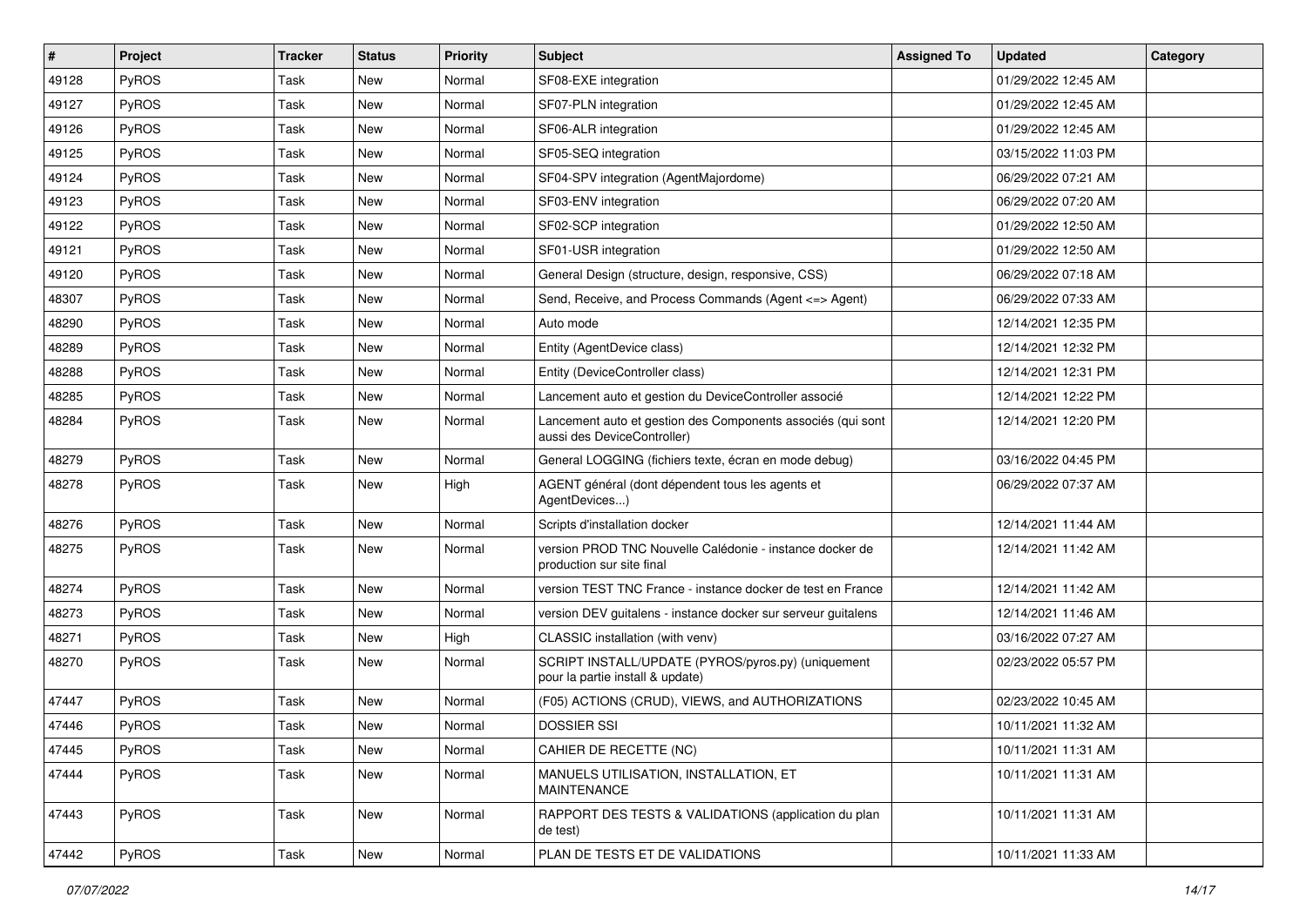| $\sharp$ | Project | <b>Tracker</b> | <b>Status</b> | <b>Priority</b> | Subject                                                                                     | <b>Assigned To</b> | <b>Updated</b>      | Category |
|----------|---------|----------------|---------------|-----------------|---------------------------------------------------------------------------------------------|--------------------|---------------------|----------|
| 47441    | PyROS   | Task           | New           | Normal          | DOSSIER DE DÉFINITION                                                                       |                    | 10/11/2021 11:32 AM |          |
| 47440    | PyROS   | Task           | <b>New</b>    | Normal          | <b>LIVRABLES</b>                                                                            |                    | 10/11/2021 11:29 AM |          |
| 47439    | PyROS   | Task           | <b>New</b>    | Normal          | PA et PK CNES                                                                               |                    | 01/31/2022 11:29 AM |          |
| 47438    | PyROS   | Task           | <b>New</b>    | Normal          | PK5 (2023-06) - Doc LIVRABLES (et Présentations)                                            |                    | 10/11/2021 11:26 AM |          |
| 47437    | PyROS   | Task           | <b>New</b>    | Normal          | PA4.1 (2023-05) - Présentations et Rapport Avancement                                       |                    | 10/11/2021 11:25 AM |          |
| 47436    | PyROS   | Task           | <b>New</b>    | Normal          | PK4 (2023-02) - Doc LIVRABLES (et Présentations)                                            |                    | 10/11/2021 11:23 AM |          |
| 47435    | PyROS   | Task           | <b>New</b>    | Normal          | PA3.2 (2023-02) - Présentations et Rapport Avancement                                       |                    | 10/11/2021 11:22 AM |          |
| 47433    | PyROS   | Task           | New           | Normal          | PA3.1 (2023-01) - Présentations et Rapport Avancement                                       |                    | 10/11/2021 11:22 AM |          |
| 47432    | PyROS   | Task           | <b>New</b>    | Normal          | PK3 (2023-01) - Doc LIVRABLES (et Présentations)                                            |                    | 10/11/2021 11:20 AM |          |
| 47431    | PyROS   | Task           | <b>New</b>    | Normal          | PA2.2 (2022-10) - Présentations et Rapport Avancement                                       |                    | 10/11/2021 11:19 AM |          |
| 47430    | PyROS   | Task           | <b>New</b>    | Normal          | PA2.1 (2022-08) - Présentations et Rapport Avancement                                       |                    | 10/11/2021 11:18 AM |          |
| 47428    | PyROS   | Task           | <b>New</b>    | Normal          | PK2 (2022-06) - Présentations + RA + Doc LIVRABLES                                          |                    | 01/31/2022 11:34 AM |          |
| 47419    | PyROS   | Task           | <b>New</b>    | Normal          | F16 FUNCTIONAL Tests                                                                        |                    | 10/11/2021 10:11 AM |          |
| 47418    | PyROS   | Task           | <b>New</b>    | Normal          | F15 FUNCTIONAL Tests                                                                        |                    | 10/11/2021 10:11 AM |          |
| 47416    | PyROS   | Task           | New           | Normal          | F13 FUNCTIONAL Tests                                                                        |                    | 10/11/2021 10:11 AM |          |
| 47415    | PyROS   | Task           | <b>New</b>    | Normal          | F12 FUNCTIONAL Tests                                                                        |                    | 10/11/2021 10:11 AM |          |
| 47414    | PyROS   | Task           | <b>New</b>    | Normal          | F11 FUNCTIONAL Tests                                                                        |                    | 10/11/2021 10:10 AM |          |
| 47413    | PyROS   | Task           | New           | Normal          | F10 FUNCTIONAL Tests                                                                        |                    | 10/11/2021 10:10 AM |          |
| 47412    | PyROS   | Task           | In progress   | Normal          | F09 Tests                                                                                   |                    | 10/12/2021 03:01 PM |          |
| 47411    | PyROS   | Task           | <b>New</b>    | Normal          | F08 FUNCTIONAL Tests                                                                        |                    | 10/11/2021 10:10 AM |          |
| 47410    | PyROS   | Task           | <b>New</b>    | Normal          | <b>F07 FUNCTIONAL Tests</b>                                                                 |                    | 10/11/2021 10:10 AM |          |
| 47409    | PyROS   | Task           | New           | Normal          | F06 FUNCTIONAL Tests                                                                        |                    | 10/11/2021 10:10 AM |          |
| 47408    | PyROS   | Task           | In progress   | Normal          | F05 Tests                                                                                   |                    | 10/12/2021 03:00 PM |          |
| 47407    | PyROS   | Task           | In progress   | Normal          | F04 Tests                                                                                   |                    | 10/12/2021 03:00 PM |          |
| 47406    | PyROS   | Task           | In progress   | Normal          | F03 Tests                                                                                   |                    | 10/12/2021 03:00 PM |          |
| 47405    | PyROS   | Task           | In progress   | Normal          | F02 Tests                                                                                   |                    | 10/12/2021 02:59 PM |          |
| 47403    | PyROS   | Task           | New           | Normal          | HIGH LEVEL FUNCTION TESTS - Transversal functionalities<br>TESTs involving several features |                    | 10/11/2021 10:08 AM |          |
| 47402    | PyROS   | Task           | New           | Normal          | <b>INTEGRATION TESTS - FEATURES integration tests with</b><br>each other                    |                    | 10/11/2021 10:07 AM |          |
| 47401    | PyROS   | Task           | New           | Normal          | FUNCTIONAL TESTS - Each FEATURE functional tests                                            |                    | 10/11/2021 11:42 AM |          |
| 47393    | PyROS   | Task           | New           | Normal          | Device Config file (cf F14)                                                                 |                    | 12/14/2021 12:33 PM |          |
| 47392    | PyROS   | Task           | <b>New</b>    | Normal          | Device Commands Grammar (Generic & Native)                                                  |                    | 12/14/2021 12:32 PM |          |
| 47391    | PyROS   | Task           | New           | Normal          | Device Simulator (DeviceSimulator)                                                          |                    | 12/14/2021 12:32 PM |          |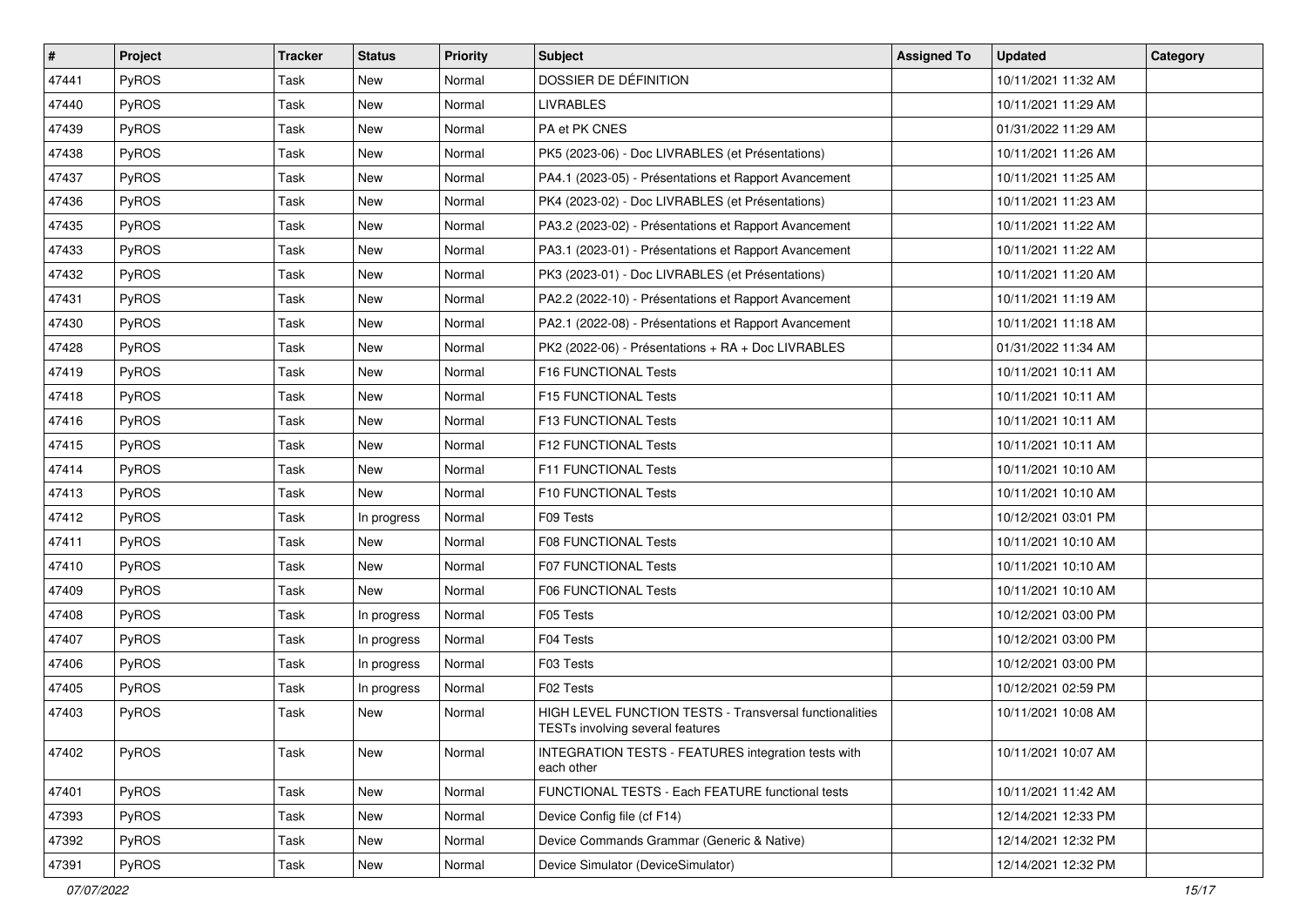| #     | Project      | <b>Tracker</b> | <b>Status</b> | <b>Priority</b> | <b>Subject</b>                                                                       | <b>Assigned To</b> | <b>Updated</b>      | Category |
|-------|--------------|----------------|---------------|-----------------|--------------------------------------------------------------------------------------|--------------------|---------------------|----------|
| 47390 | PyROS        | Task           | <b>New</b>    | Normal          | Device Agent (AgentDevice) (de type Agent)                                           |                    | 12/14/2021 12:32 PM |          |
| 47389 | PyROS        | Task           | <b>New</b>    | Normal          | Device Controller (DeviceController)                                                 |                    | 12/14/2021 12:29 PM |          |
| 47388 | PyROS        | Task           | New           | High            | (F14) ENTITIES - definition & implementation - CONFIG FILES                          |                    | 01/29/2022 01:25 AM |          |
| 47387 | PyROS        | Task           | <b>New</b>    | Normal          | (F14) CRUD config                                                                    |                    | 01/29/2022 01:24 AM |          |
| 47386 | PyROS        | Task           | <b>New</b>    | Normal          | (F03) Initial data (fixture)                                                         |                    | 12/15/2021 07:32 AM |          |
| 47375 | PyROS        | Task           | New           | Normal          | Association quota SP                                                                 |                    | 10/11/2021 10:37 AM |          |
| 46790 | PyROS        | Task           | <b>New</b>    | Normal          | F16 - EXIGENCES satisfaites (+ tests mis à jour)                                     |                    | 09/14/2021 02:47 PM |          |
| 46789 | PyROS        | Task           | New           | Normal          | F15 - EXIGENCES satisfaites (+ tests mis à jour)                                     |                    | 09/14/2021 02:47 PM |          |
| 46788 | PyROS        | Task           | <b>New</b>    | Normal          | (F14) EXIGENCES satisfaites (+ tests mis à jour)                                     |                    | 01/29/2022 01:24 AM |          |
| 46787 | PyROS        | Task           | <b>New</b>    | Normal          | (F09) REQUIREMENTS validated (+ tests udpated)                                       |                    | 12/14/2021 12:18 PM |          |
| 46786 | PyROS        | Task           | New           | Normal          | F08 - EXIGENCES satisfaites (+ tests mis à jour)                                     |                    | 09/14/2021 02:45 PM |          |
| 46785 | PyROS        | Task           | New           | Normal          | F07 - EXIGENCES satisfaites (+ tests mis à jour)                                     |                    | 09/14/2021 02:44 PM |          |
| 46783 | PyROS        | Task           | New           | Normal          | F04 - EXIGENCES satisfaites (+ tests mis à jour)                                     |                    | 09/14/2021 02:43 PM |          |
| 46782 | PyROS        | Task           | <b>New</b>    | Normal          | F03 - EXIGENCES satisfaites (+ tests mis à jour)                                     |                    | 09/14/2021 02:43 PM |          |
| 46781 | PyROS        | Task           | <b>New</b>    | Normal          | (F02) EXIGENCES satisfaites (+ tests mis à jour)                                     |                    | 01/29/2022 01:27 AM |          |
| 46780 | PyROS        | Task           | New           | Normal          | (F01) EXIGENCES satisfaites (+ tests mis à jour)                                     |                    | 10/08/2021 06:01 PM |          |
| 45818 | PyROS        | Task           | New           | Normal          | (F14) TESTS to validate this feature                                                 |                    | 08/09/2021 10:43 AM |          |
| 45816 | PyROS        | Task           | <b>New</b>    | Normal          | <b>SP Delete</b>                                                                     |                    | 10/28/2021 08:35 AM |          |
| 45815 | PyROS        | Task           | New           | Normal          | test_SCP_manage_quota                                                                |                    | 09/22/2021 04:47 PM |          |
| 45811 | PyROS        | Task           | New           | Normal          | SP update                                                                            |                    | 11/03/2021 09:16 AM |          |
| 45810 | PyROS        | Task           | New           | Normal          | SP Read (view list and view 1)                                                       |                    | 10/27/2021 02:47 PM |          |
| 45809 | PyROS        | Task           | <b>New</b>    | Normal          | <b>SP</b> Create                                                                     |                    | 10/27/2021 08:42 AM |          |
| 45791 | PyROS        | Task           | <b>New</b>    | Normal          | PA1.1 (2022-03) - Présentations et Rapport Avancement                                |                    | 10/11/2021 11:14 AM |          |
| 45790 | PyROS        | Task           | New           | Normal          | PK1 (2022-01) - Présentations + RA + Doc LIVRABLES                                   |                    | 01/31/2022 11:33 AM |          |
| 45781 | PyROS        | Task           | In progress   | Normal          | Documentation et Présentations pour les PA et PK CNES                                |                    | 01/31/2022 11:32 AM |          |
| 45776 | <b>PyROS</b> | Task           | New           | Normal          | <b>Test User Delete</b>                                                              |                    | 08/13/2021 01:46 PM |          |
| 45772 | PyROS        | Task           | <b>New</b>    | Normal          | Test User Read (view list and view 1)                                                |                    | 08/13/2021 01:51 PM |          |
| 45766 | PyROS        | Task           | New           | Normal          | <b>Test User Update</b>                                                              |                    | 08/13/2021 01:53 PM |          |
| 45762 | <b>PyROS</b> | Task           | New           | Normal          | Test User Connexion                                                                  |                    | 08/13/2021 01:55 PM |          |
| 45761 | PyROS        | Task           | New           | Normal          | Test User Create (registration)                                                      |                    | 08/13/2021 01:54 PM |          |
| 45756 | PyROS        | Task           | New           | Normal          | QUOTA & PRIO - Gestion du quota et de la priorité                                    |                    | 10/11/2021 10:35 AM |          |
| 45749 | PyROS        | Task           | In progress   | Normal          | Gérer le retrait et le retour d'un device (panne,<br>désactiver/réactiver un device) |                    | 08/09/2021 10:42 AM |          |